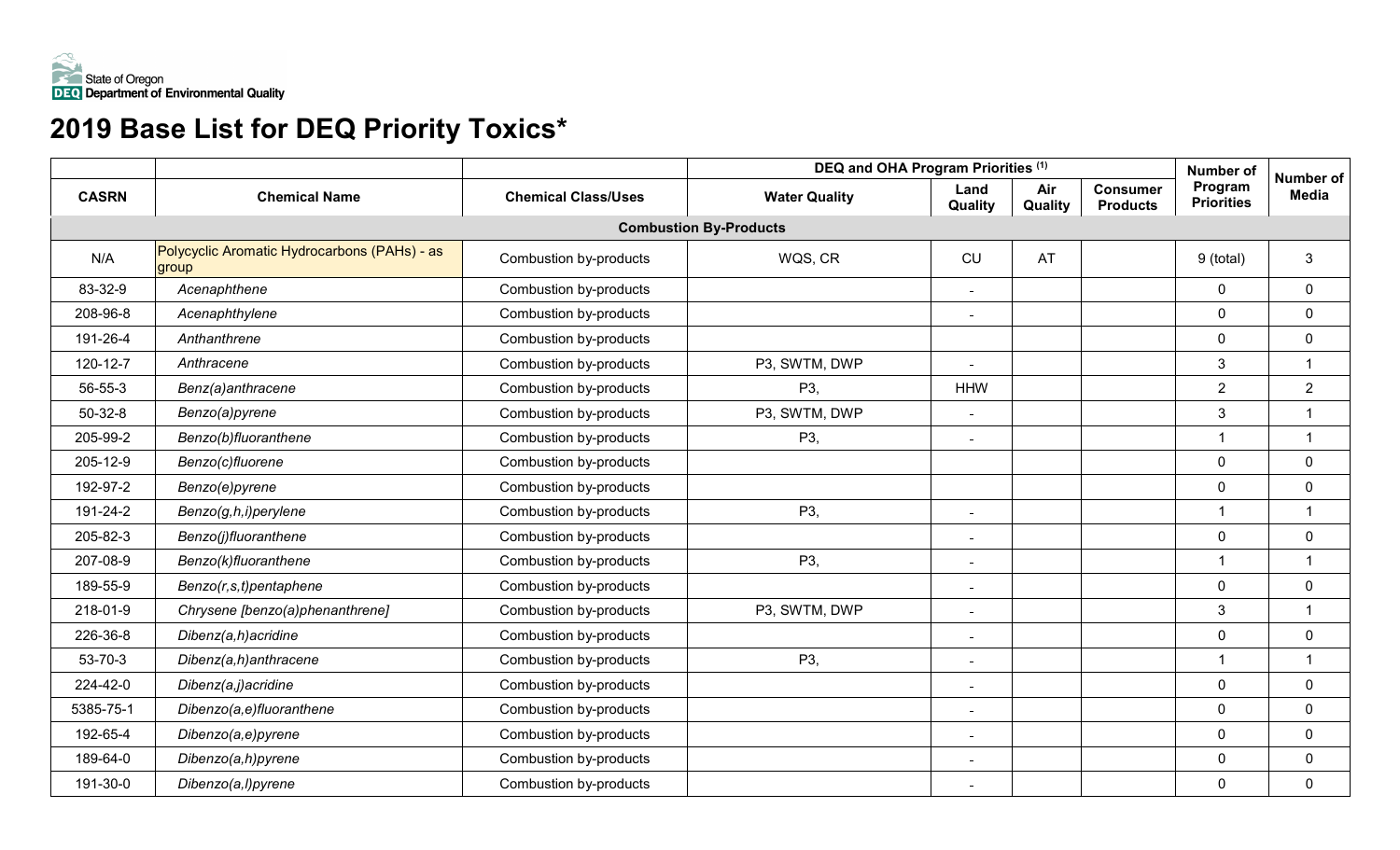| 194-59-2       | Dibenzo(c,g)carbazole, 7H-          | Combustion by-products                   |                | $\sim$         |    |             | $\mathbf 0$      | $\mathbf 0$    |
|----------------|-------------------------------------|------------------------------------------|----------------|----------------|----|-------------|------------------|----------------|
| 206-44-0       | Fluoranthene [Benzo(j,k)fluorene]   | Combustion by-products                   | P3, DWP,       | $\sim$         |    |             | $\overline{2}$   | $\mathbf 1$    |
| 86-73-7        | Fluorene                            | Combustion by-products                   |                | $\sim$         |    |             | $\mathbf 0$      | $\mathbf 0$    |
| 193-39-5       | Indeno $(1,2,3$ -cd)pyrene          | Combustion by-products                   | P3,            |                |    |             | 1                | $\mathbf{1}$   |
| 56-49-5        | Methylcholanthrene, 3-              | Combustion by-products                   |                | $\sim$         |    |             | $\mathbf 0$      | $\mathbf 0$    |
| 3697-24-3      | Methylchrysene, 5-                  | Combustion by-products                   |                | $\sim$         |    |             | $\mathbf 0$      | $\mathbf 0$    |
| 832-69-9       | Methylphenanthrene, 1-              | Combustion by-products                   | P <sub>3</sub> |                |    |             |                  | 1              |
| 2381-21-7      | Methylpyrene, 1-                    | Combustion by-products                   | P <sub>3</sub> |                |    |             | $\mathbf{1}$     | $\mathbf{1}$   |
| 5522-43-0      | Nitropyrene, 1-                     | Combustion by-products                   |                | $\equiv$       |    |             | $\mathbf 0$      | $\mathbf 0$    |
| 85-01-8        | Phenanthrene                        | Combustion by-products                   | P3, DWP        | $\sim$         |    |             | $\overline{2}$   | $\mathbf 1$    |
| 129-00-0       | Pyrene                              | Combustion by-products                   | SWTM, DWP      | $\blacksquare$ |    |             | $\overline{2}$   | $\overline{1}$ |
| N/A            | Dioxins and Furans - as group       | Industrial & Combustion By-Product       | CR, SWTM       | CU             | AT |             | $\overline{4}$   | 3              |
| 1746-01-6      | 2,3,7,8-TCDD {as total TEQ}         | Industrial and Combustion By-<br>Product | P3, WQS        |                |    |             | $\overline{2}$   | $\mathbf 1$    |
| 75-07-0        | Acetaldehyde                        | Combustion by-product/VOC                | <b>CR</b>      |                | AT | <b>TFKA</b> | 3                | 3              |
| 107-02-8       | Acrolein                            | Combustion by-product                    |                |                | AT |             | $\mathbf 1$      | $\mathbf 1$    |
| 106-99-0       | Butadiene, 1,3-                     | Combustion by-product                    |                |                | AT |             | $\mathbf 1$      | $\mathbf{1}$   |
| 106-44-5       | Cresol, p-                          | Coal Tar / Combustion By-Product         | $\sim$         |                |    |             | $\mathbf 0$      | $\mathbf 0$    |
| Multiple       | Diesel Particulate Matter (PM)      | Diesel PM                                |                |                | AT |             | $\mathbf 1$      | $\mathbf 1$    |
| Multiple       | Naphthalenes                        | VOC & Combustion by-product              |                | CU, HHW        | AT |             | $\mathbf{3}$     | $\overline{2}$ |
| 8052-41-3      | <b>Petroluem Distillates</b>        | Petroluem Compounds and VOC              |                | <b>HHW</b>     |    |             |                  | 1              |
| N/A            | <b>Total Petroluem Hydrocarbons</b> | Petroleum compounds/fuels                | CR             | CU             |    |             | $\overline{2}$   | $\overline{2}$ |
|                |                                     | <b>Consumer Product Constituents</b>     |                |                |    |             |                  |                |
| N/A            | Phthalates - as a group             | Plasticizers                             | <b>CR</b>      | CU, HHW        |    |             | 3 (total)        | $\overline{2}$ |
| 84-66-2        | Diethylphthalate                    |                                          | SWTM, DWP      |                |    | <b>TFKA</b> | 3                | $\overline{2}$ |
| 117-81-7       | Bis (2-ethylhexyl) phthalate        |                                          | WQS,           |                |    | <b>TFKA</b> | $\boldsymbol{2}$ | $\overline{2}$ |
| 84-61-7        | Di-cyclohexyl phthalate [DCHP]      |                                          | P <sub>3</sub> |                |    |             | $\mathbf{1}$     | $\overline{1}$ |
| $131 - 11 - 3$ | <b>Dimethyl phthalate</b>           |                                          | <b>SWTM</b>    |                |    |             | $\mathbf{1}$     | $\mathbf{1}$   |
| 85-68-7        | Butylbenzylphthalate                |                                          | SWTM, DWP      |                |    |             | $\overline{2}$   | $\mathbf{1}$   |
| 117-84-0       | Di-n-octyl phthalate                |                                          | <b>SWTM</b>    |                |    |             | $\mathbf{1}$     | $\mathbf{1}$   |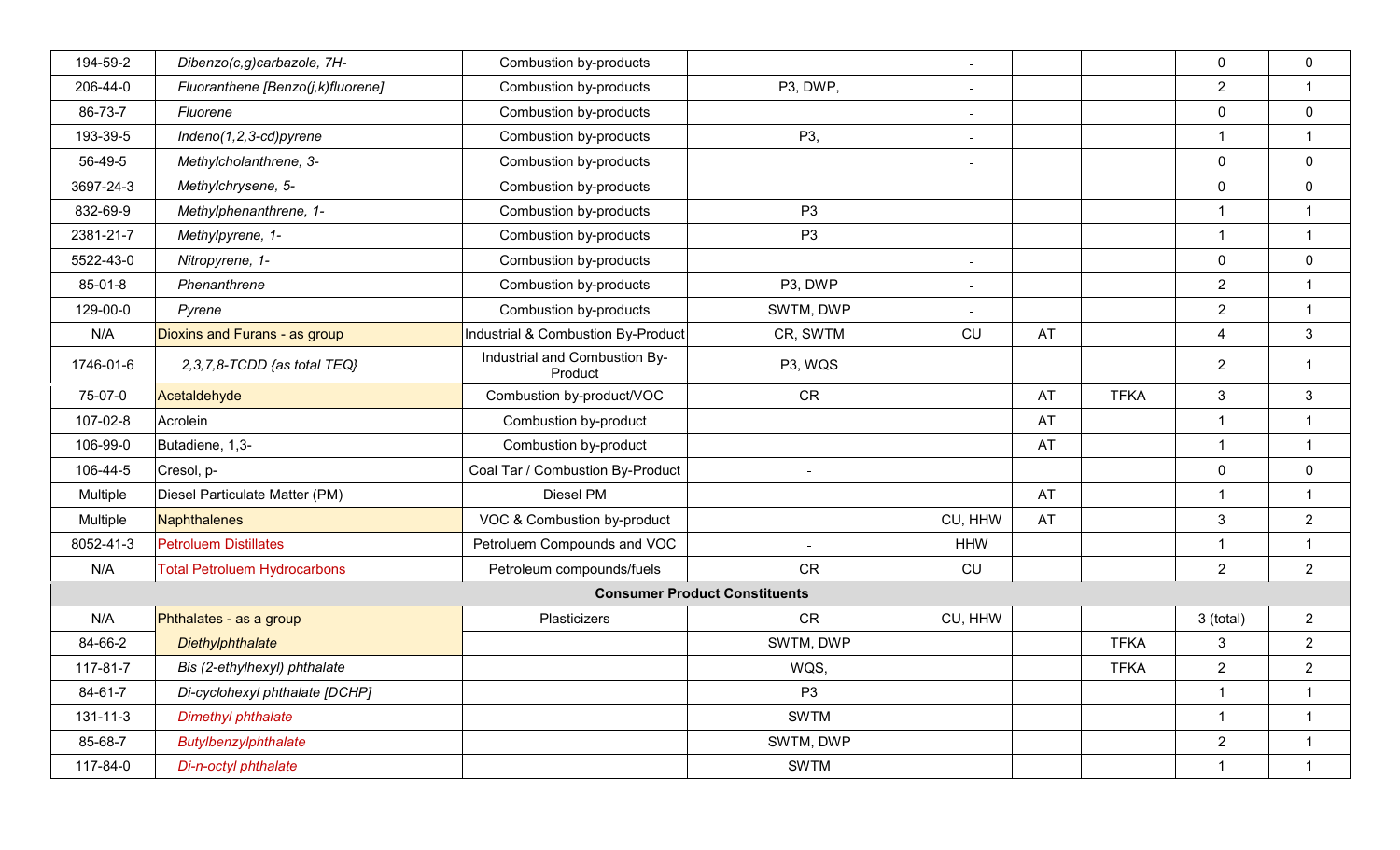| N/A            | Per- and Polyfluoroalkyl Substances (PFAS) - as<br>a group | Anti-Stain Coatings | CR, SWTM, DWP       | CU         |             | 4 (total)               | $\overline{2}$          |
|----------------|------------------------------------------------------------|---------------------|---------------------|------------|-------------|-------------------------|-------------------------|
| 375-85-9       | Perfluoroheptanoic acid (PFHpA)                            | Anti-Stain Coatings | P3, SWTM, DWP       |            |             | $\mathbf{3}$            | $\mathbf{1}$            |
| 375-95-1       | Perfluorononanoic acid (PFNA)                              | Anti-Stain Coatings | P3, SWTM, DWP       |            |             | $\mathbf{3}$            | $\mathbf{1}$            |
| 754-91-6       | Perfluorooctane sulfonamide (PFOSA)                        | Anti-Stain Coatings | P3, SWTM            |            |             | $\overline{2}$          | $\mathbf{1}$            |
| 1763-23-1      | Perfluorooctane sulfonic acid (PFOS)                       | Anti-Stain Coatings | P3, SWTM, DWP       |            | <b>TFKA</b> | $\overline{4}$          | $\overline{2}$          |
| 335-67-1       | Perfluorooctanoic acid (PFOA)                              | Anti-Stain Coatings | P3, SWTM, DWP       |            |             | $\mathbf{3}$            | $\mathbf{1}$            |
| 456-22-4       | 4-Fluorobenzoic acid (PFBA)                                | Anti-Stain Coatings | <b>DWP</b>          |            |             | $\mathbf{1}$            | $\mathbf{1}$            |
| 425670-75-3    | 6:2 fluorotelomer sulfonate (6:2 FTS)                      | Anti-Stain Coatings | <b>DWP</b>          |            |             | $\mathbf{1}$            | $\mathbf{1}$            |
| 355-46-4       | Perfluorohexanesulfonic acid (PFHxS)                       | Anti-Stain Coatings | <b>DWP</b>          |            |             | $\overline{1}$          | $\overline{1}$          |
| 307-24-4       | Perfluorohexanoic acid (PFHxA)                             | Anti-Stain Coatings | <b>DWP</b>          |            |             | $\overline{1}$          | $\overline{1}$          |
| 376-06-7       | Perfluorotetradecanoic acid (PFTeA)                        | Anti-Stain Coatings | <b>DWP</b>          |            |             | $\overline{1}$          | $\overline{1}$          |
| 21145-77-7     | Acetyl hexamethyl tetrahydronaphthalene<br>(AHTN)          | Musks/Cosmetics     | <b>CR</b>           |            |             | $\overline{\mathbf{1}}$ | $\overline{\mathbf{1}}$ |
| 80-05-7        | <b>Bisphenol A</b>                                         | Plasticizers        | SWTM, CR            | <b>HHW</b> |             | 3                       | $\overline{2}$          |
| 25013-16-5     | Butyl-4-hydroxy anisole, 3-tert (BHA)                      | Food additive       | <b>CR</b>           |            | <b>TFKA</b> | $\overline{2}$          | $\overline{2}$          |
| 76-22-2        | Camphor                                                    | Medicinal           | <b>CR</b>           |            |             | $\overline{1}$          | $\mathbf{1}$            |
| 7782-50-5      | Chlorine                                                   | Disinfectant        | WQS                 |            |             | $\overline{1}$          | $\mathbf{1}$            |
| 137-05-3       | Cyanoacrylate                                              | Adhesives           |                     | <b>HHW</b> |             | $\mathbf{1}$            | $\mathbf{1}$            |
| 540-97-6       | Cyclohexasiloxane, dodecamethyl- (D6)                      | Cosmetic ingredient | P <sub>3</sub>      |            |             | $\mathbf{1}$            | $\overline{1}$          |
| 541-02-6       | Cyclopentasiloxane, decamethyl- (D5)                       | Cosmetic ingredient | P <sub>3</sub>      |            |             | $\mathbf{1}$            | $\mathbf{1}$            |
| 556-67-2       | Cyclotetrasiloxane, octamethyl- (D4)                       | Cosmetic ingredient | P <sub>3</sub>      |            |             | $\mathbf{1}$            | $\mathbf{1}$            |
| 134-62-3       | Diethyltoluamide, N, N- (DEET)                             | Pesticide           | SWTM, DWP, CR       | <b>HHW</b> |             | $\overline{\mathbf{4}}$ | $\overline{2}$          |
| 5989-27-5      | d-Limonene                                                 | Solvent             | <b>CR</b>           |            |             | $\overline{1}$          | $\mathbf{1}$            |
| $107 - 21 - 1$ | Ethylene glycol                                            | Coolant             |                     | <b>HHW</b> |             | $\overline{1}$          | $\overline{1}$          |
| 1222-05-5      | Galaxolide [HHCB] {poly musk}                              | Fragrance           | P <sub>3</sub> , CR |            |             | $\overline{2}$          |                         |
| 70-30-4        | Hexachlorophene                                            | Disinfectant        | P <sub>3</sub>      |            |             | $\mathbf{1}$            | $\mathbf{1}$            |
| 124-76-5       | Isoborneol                                                 | Medicinal           | CR                  |            |             | $\mathbf{1}$            | $\mathbf{1}$            |
| 89-78-1        | Menthol                                                    | Medicinal           | CR                  |            |             | $\mathbf{1}$            | $\mathbf{1}$            |
| 119-36-8       | Methyl salicylate                                          | Medicinal           | CR                  |            |             | $\mathbf{1}$            | $\mathbf{1}$            |
| 15323-35-0     | Musk indane                                                | Fragrance           | P <sub>3</sub>      |            |             | $\overline{1}$          | $\mathbf{1}$            |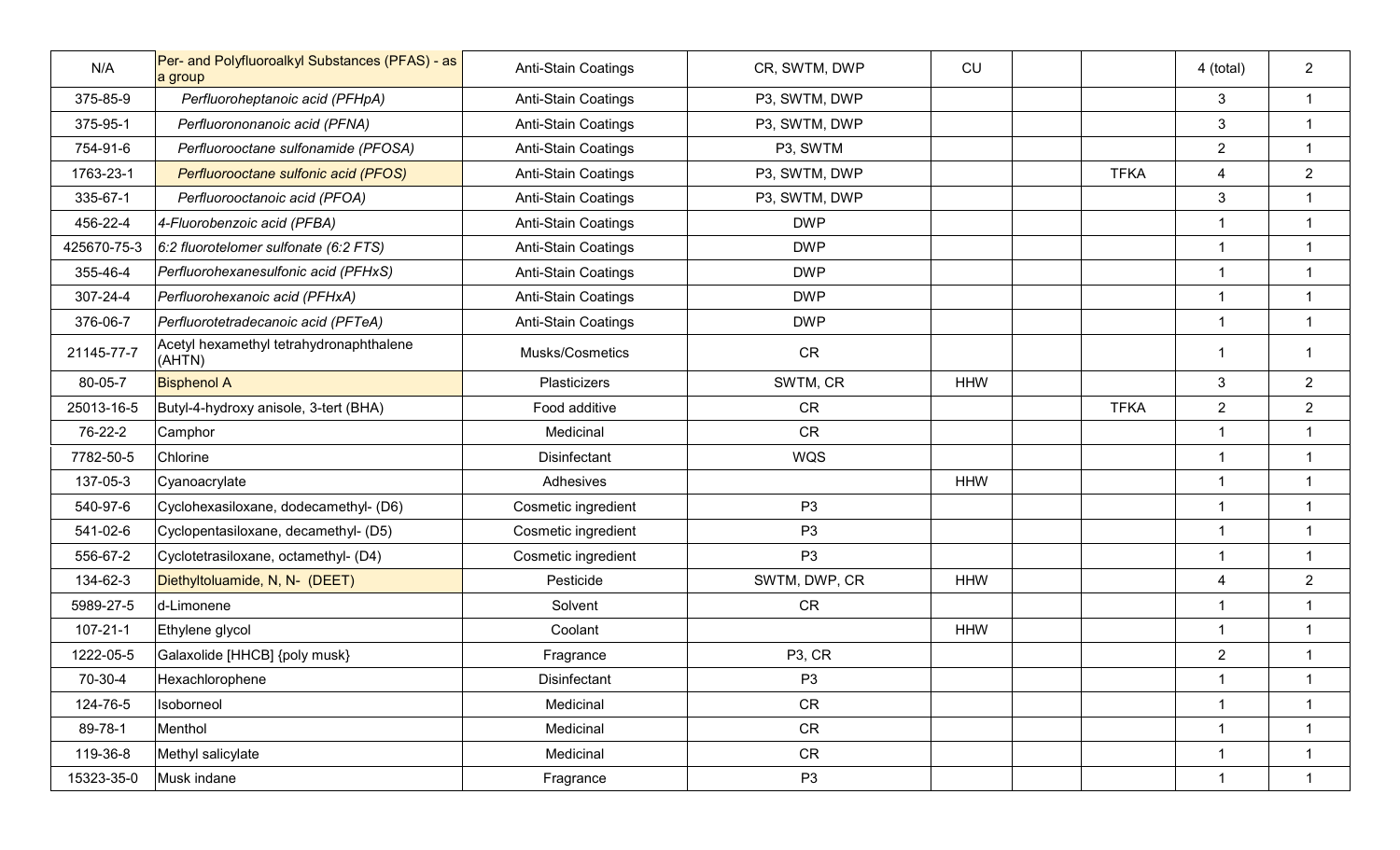| $81 - 14 - 1$ | Musk ketone {nitro}              | Fragrance                      | P <sub>3</sub>                |            |             | $\mathbf{1}$            | $\mathbf{1}$   |
|---------------|----------------------------------|--------------------------------|-------------------------------|------------|-------------|-------------------------|----------------|
| 145-39-1      | Musk tibetene                    | Fragrance                      | P <sub>3</sub>                |            |             | $\overline{\mathbf{1}}$ | $\mathbf{1}$   |
| $81 - 15 - 2$ | Musk xylene {nitro}              | Fragrance                      | P <sub>3</sub>                |            |             | $\mathbf 1$             | $\mathbf{1}$   |
| 104-40-5      | Nonyphenol, 4- (& ethoxylates)   | Detergent/Surfactant           | CR, SWTM, DWP                 | <b>HHW</b> |             | $\overline{4}$          | $\overline{2}$ |
| 140-66-9      | Octylphenol, 4-tert-             | <b>Detergent Metabolite</b>    | P <sub>3</sub> , CR           |            | <b>TFKA</b> | $\mathbf{3}$            | $\overline{2}$ |
| 108-95-2      | Phenol                           | Disinfectant, Antibacterial    | <b>CR</b>                     | <b>HHW</b> | <b>TFKA</b> | $\mathbf{3}$            | $\mathbf{3}$   |
| $91 - 22 - 5$ | Quinoline                        | Food additive                  | <b>DWP</b>                    |            |             | $\overline{1}$          | $\mathbf 1$    |
| 83-45-4       | Sitostanol, beta- (Stigmastanol) | Food additive                  | P3, CR, DWP                   |            |             | $\mathbf{3}$            | $\mathbf{1}$   |
| 83-46-5       | Sitosterol, beta-                | Food additive                  | P3, CR, DWP                   |            |             | $\overline{2}$          | $\overline{1}$ |
| 92-94-4       | Terphenyl, p-                    | Laser Dye, Sunscreen Component | P <sub>3</sub>                |            |             | $\mathbf{1}$            | $\mathbf{1}$   |
| 1506-02-1     | Tonalide (musk tetraline)        | Fragrance                      | P <sub>3</sub>                |            |             | $\overline{1}$          | $\mathbf{1}$   |
| 3380-34-5     | Triclosan                        | Disinfectant                   | P3, CR, SWTM, DWP             | <b>HHW</b> | <b>TFKA</b> | $\overline{5}$          | 3              |
| 77-93-0       | Triethyl Citrate (ethyl citrate) | Food additive                  | <b>CR</b>                     |            |             | $\overline{\mathbf{1}}$ | $\overline{1}$ |
| 8006-64-2     | Turpentine                       | <b>Paint Thinner</b>           |                               | <b>HHW</b> |             | $\overline{1}$          | $\mathbf{1}$   |
| 108-05-4      | Vinyl acetate                    | Paint ingredient               |                               | <b>HHW</b> |             | $\mathbf{1}$            | $\mathbf{1}$   |
|               |                                  |                                |                               |            |             |                         |                |
|               |                                  |                                | <b>Current Use Pesticides</b> |            |             |                         |                |
| 94-75-7       | $2,4-D$                          | Pesticide                      | SWTM, DWP, CR                 | <b>HHW</b> |             | $\overline{4}$          | $\overline{2}$ |
| 1912-24-9     | <b>Atrazine</b>                  | Pesticide                      | POI, SWTM, DWP, CR            | <b>HHW</b> |             | $5\phantom{.0}$         | $\overline{2}$ |
| 63-25-2       | Carbaryl                         | Pesticide                      | POI, DWP, CR                  | <b>HHW</b> |             | $\overline{4}$          | $\overline{2}$ |
| 1897-45-6     | Chlorothalonil                   | Pesticide                      | P3, DWP, CR                   | <b>HHW</b> |             | $\overline{4}$          | $\overline{2}$ |
| 2921-88-2     | <b>Chlorpyrifos</b>              | Pesticide                      | WQS, POC, P3, DWP, CR         | <b>HHW</b> |             | $6\phantom{.}6$         | $\overline{2}$ |
| 333-41-5      | <b>Diazinon</b>                  | Pesticide                      | POC, P3, SWTM, DWP, CR        | <b>HHW</b> |             | $6\phantom{.}6$         | $\overline{2}$ |
| 330-54-1      | <b>Diuron</b>                    | Pesticide                      | POCI, SWTM, DWP, CR           | <b>HHW</b> |             | $\overline{5}$          | $\overline{2}$ |
| 1071-83-6     | Glyphosate                       | Pesticide                      | POI, SWTM, CR, GW, DWP        | <b>HHW</b> |             | 6                       | $\overline{2}$ |
| 121-75-5      | Malathion                        | Pesticide                      | POI, SWTM, DWP, CR            | <b>HHW</b> |             | $\sqrt{5}$              | $\overline{2}$ |
| 87-86-5       | Pentachlorophenol                | <b>Wood Preservative</b>       | WQS, CR, DWP                  | CU, HHW    |             | $\overline{5}$          | $\overline{2}$ |
| 52645-53-1    | Permethrin                       | Pesticide                      | P3, SWTM, DWP, CR             | <b>HHW</b> |             | 5                       | $\overline{2}$ |
| 1582-09-8     | Trifluralin                      | Pesticide                      | P3, DWP, CR                   | <b>HHW</b> |             | $\overline{4}$          | $\overline{2}$ |
| $93 - 72 - 1$ | $2,4,5$ -TP (Silvex)             | Pesticide                      |                               |            |             | $\pmb{0}$               | $\mathbf 0$    |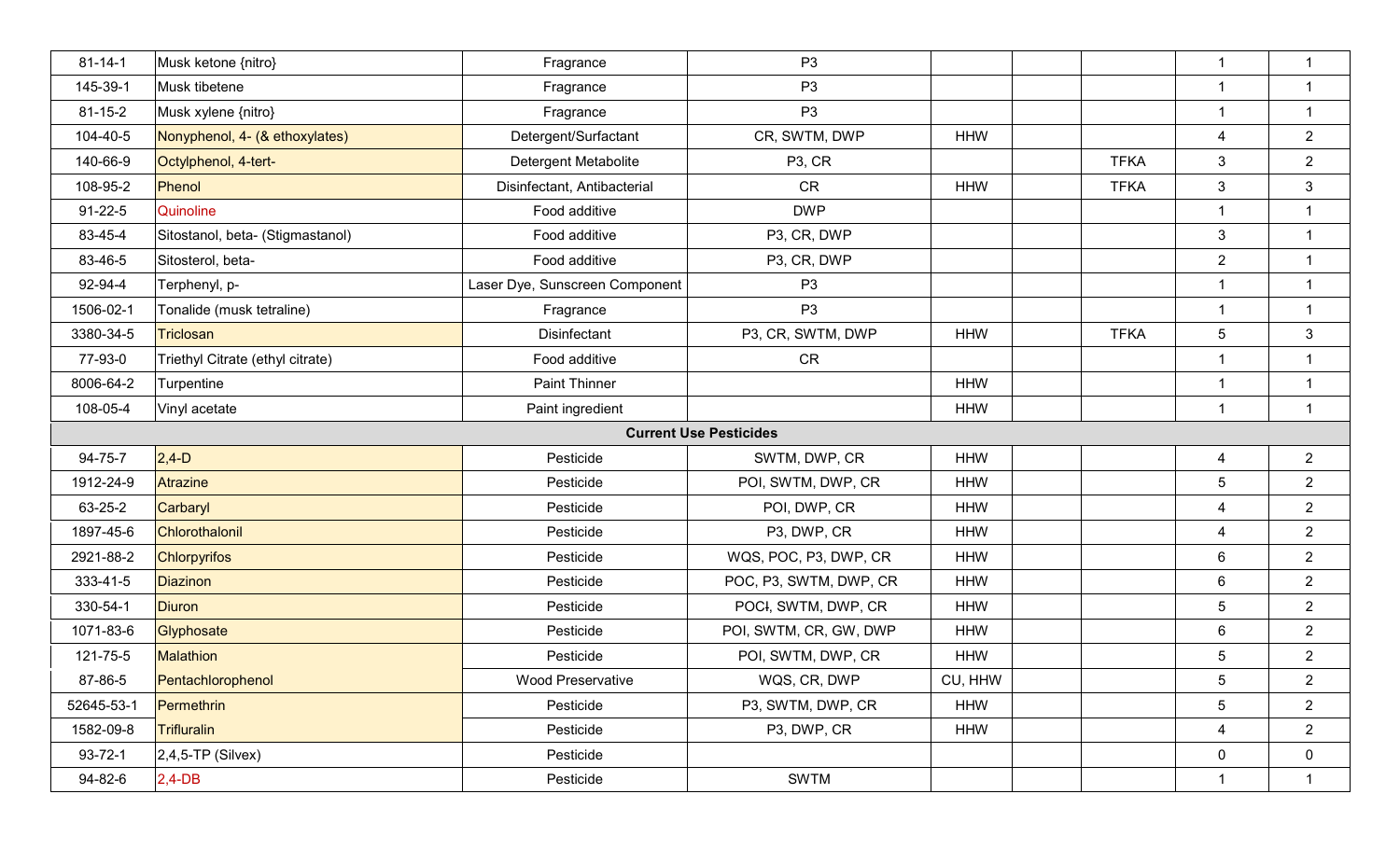| 51-36-5     | 3,5-Dichlorobenzoic acid                                   | Pesticide             | <b>SWTM</b>    |            | $\overline{1}$          | $\overline{1}$   |
|-------------|------------------------------------------------------------|-----------------------|----------------|------------|-------------------------|------------------|
| 16655-82-6  | 3-Hydroxycarbofuran                                        | Pesticide             | <b>DWP</b>     |            | -1                      | $\mathbf{1}$     |
| 100-02-7    | 4-Nitrophenol                                              | Pesticide             | $\sim$         |            | $\mathbf 0$             | 0                |
| 30560-19-1  | Acephate                                                   | Pesticide             |                | <b>HHW</b> | $\overline{\mathbf{1}}$ | $\mathbf{1}$     |
| 135410-20-7 | Acetamiprid                                                | Pesticide             | <b>SWTM</b>    |            | $\overline{1}$          | $\mathbf{1}$     |
| 34256-82-1  | Acetochlor                                                 | Pesticide             | <b>DWP</b>     |            | $\overline{1}$          | $\mathbf{1}$     |
| 50594-66-6  | Acifluorfen                                                | Pesticide             |                |            | $\pmb{0}$               | $\pmb{0}$        |
| 15972-60-8  | Alachlor                                                   | Pesticide             | P3, DWP        |            | $\overline{2}$          | $\mathbf{1}$     |
| 116-06-3    | Aldicarb                                                   | Pesticide             | <b>DWP</b>     |            | $\overline{1}$          | $\overline{1}$   |
| 1646-88-4   | <b>Aldicarb sulfone</b>                                    | Pesticide             | <b>DWP</b>     |            | $\overline{1}$          | $\overline{1}$   |
| 1646-87-3   | Aldicarb sulfoxide                                         | Pesticide             | <b>DWP</b>     |            | $\mathbf{1}$            | $\overline{1}$   |
| 584-79-2    | Allethrin                                                  | Pesticide             | $\sim$         |            | $\mathbf 0$             | $\mathbf 0$      |
| 2032-59-9   | Aminocarb                                                  | Pesticide             | <b>SWTM</b>    |            | $\overline{1}$          | $\overline{1}$   |
| 1066-51-9   | Aminomethylphosphonic acid (AMPA)                          | Pesticide             | POI, SWTM, CR  |            | $\mathbf{3}$            | $\overline{1}$   |
| 86-50-0     | Azinphos-methyl                                            | Pesticide             | WQS, DWP       |            | $\overline{2}$          | $\overline{1}$   |
| 131860-33-8 | Azoxystrobin                                               | Pesticide             | <b>SWTM</b>    |            | $\overline{1}$          | $\overline{1}$   |
| 1861-40-1   | Benfluralin                                                | Pesticide             | P <sub>3</sub> |            | $\overline{1}$          | $\overline{1}$   |
| 25057-89-0  | Bentazon                                                   | Pesticide             |                |            | $\mathbf 0$             | $\pmb{0}$        |
| 82657-04-3  | Bifenthrin                                                 | Pesticide             | POC, P3, CR    |            | $\sqrt{3}$              | $\overline{1}$   |
| 188425-85-6 | <b>Boscalid</b>                                            | Pesticide             | ${\sf CR}$     |            | $\overline{1}$          | $\overline{1}$   |
| 56073-10-0  | Brodifacoum                                                | Pesticide             |                | <b>HHW</b> | $\overline{1}$          | $\mathbf{1}$     |
| 314-40-9    | Bromacil                                                   | Pesticide             |                |            | $\pmb{0}$               | $\mathbf 0$      |
| 23184-66-9  | Butachlor                                                  | Pesticide             |                |            | $\overline{0}$          | $\boldsymbol{0}$ |
| 1563-66-2   | Carbofuran                                                 | Pesticide             | <b>SWTM</b>    |            | $\overline{1}$          | $\mathbf{1}$     |
| 14866-68-3  | Chlorate                                                   | Pesticide, explosives | <b>DWP</b>     |            | $\overline{1}$          | $\mathbf{1}$     |
| 6967-29-9   | Chloro-2,6-diethylacetanilide, 2-                          | Pesticide             | $\sim$         |            | $\mathbf 0$             | $\mathbf 0$      |
| 1570-64-5   | Chloro-2-methylphenol, 4-                                  | Pesticide             | $\sim$         |            | $\mathbf 0$             | $\mathbf 0$      |
| 6190-65-4   | Chloro-4-isopropylamino-6-amino-s-triazine, 2-<br>${CIAT}$ | Pesticide             |                |            | 0                       | $\mathbf 0$      |
| 2675-77-6   | Chloroneb                                                  | Pesticide             |                |            | $\mathbf 0$             | $\overline{0}$   |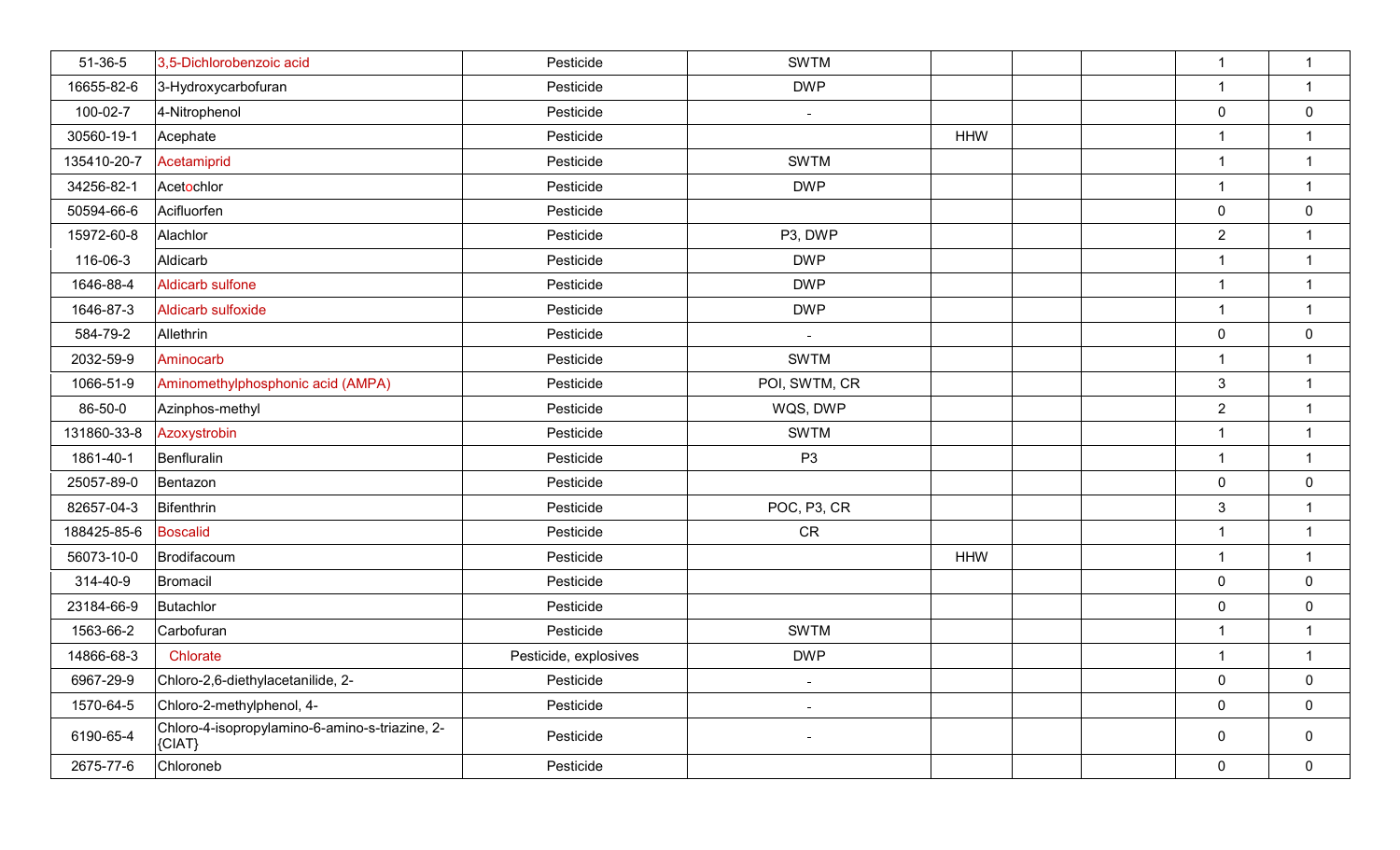| $101 - 21 - 3$ | Chlorpropham                                          | Pesticide |                     |            | $\mathbf 0$    | $\mathbf 0$      |
|----------------|-------------------------------------------------------|-----------|---------------------|------------|----------------|------------------|
| 1702-17-6      | Chlorpyralid                                          | Pesticide |                     |            | $\mathbf 0$    | $\mathbf 0$      |
| 21725-46-2     | Cyanazine                                             | Pesticide |                     |            | $\mathbf 0$    | $\mathbf 0$      |
| 68359-37-5     | Cyfluthrin                                            | Pesticide | P <sub>3</sub> , CR |            | $\overline{2}$ | $\mathbf{1}$     |
| 52315-07-8     | Cypermethrin                                          | Pesticide | P <sub>3</sub> , CR |            | $\overline{2}$ | $\mathbf{1}$     |
| 1861-32-1      | Dacthal                                               | Pesticide | DWP, CR             |            | $\overline{2}$ | $\mathbf{1}$     |
| 75-99-0        | Dalapon (sodium salt)                                 | Pesticide | <b>DWP</b>          |            | 1              | $\mathbf{1}$     |
| 1007-28-9      | Deisopropylatrazine                                   | Pesticide | <b>SWTM</b>         |            | $\overline{1}$ | $\mathbf{1}$     |
| 52918-63-5     | Deltamethrin (decamethrin)                            | Pesticide | P <sub>3</sub> , CR |            | $\overline{2}$ | $\mathbf 1$      |
| 6190-65-4      | Desethylatrazine                                      | Pesticide | <b>SWTM</b>         |            | $\overline{1}$ | $\mathbf{1}$     |
| $96 - 12 - 8$  | Dibromo-3-chloropropane, 1,2- (DBCP)                  | Pesticide | <b>DWP</b>          |            | $\overline{1}$ | $\mathbf{1}$     |
| 1918-00-9      | Dicamba                                               | Pesticide |                     |            | $\mathbf 0$    | $\boldsymbol{0}$ |
| 1194-65-6      | Dichlobenil                                           | Pesticide | <b>SWTM</b>         |            | $\overline{1}$ | $\mathbf{1}$     |
| 2008-58-4      | Dichlobenil and 2,6-Dichlorobenzamide<br>(metabolite) | Pesticide | POI, SWTM, CR       |            | $\mathbf{3}$   | $\mathbf{1}$     |
| 626-43-7       | Dichloroaniline, 3, 5-                                | Pesticide | $\sim$              |            | $\mathbf 0$    | $\overline{0}$   |
| $95 - 76 - 1$  | Dichloroaniline, 3,4-                                 | Pesticide |                     |            | $\mathbf 0$    | $\pmb{0}$        |
| $95 - 50 - 1$  | Dichlorobenzene o-                                    | Pesticide | <b>DWP</b>          |            | $\mathbf 1$    | $\mathbf{1}$     |
| 120-36-5       | Dichloroprop                                          | Pesticide |                     |            | $\mathbf 0$    | $\mathbf 0$      |
| 542-75-6       | Dichloropropene                                       | Pesticide |                     | <b>HHW</b> | $\mathbf 1$    | $\mathbf{1}$     |
| 542-75-6       | Dichloropropene (1,3-)                                | Pesticide | <b>DWP</b>          |            |                | $\mathbf 1$      |
| 62-73-7        | <b>Dichlorvos</b>                                     | Pesticide | <b>CR</b>           |            | $\mathbf{1}$   | $\mathbf{1}$     |
| 115-32-2       | Dicofol                                               | Pesticide | P <sub>3</sub>      |            | $\mathbf 1$    | $\mathbf{1}$     |
| 141-66-2       | Dicrotophos                                           | Pesticide | $\sim$              |            | $\mathbf 0$    | $\mathbf 0$      |
| 579-66-8       | Diethylaniline, 2,6                                   | Pesticide |                     |            | $\mathbf 0$    | $\pmb{0}$        |
| 87674-68-8     | Dimethenamid-p                                        | Pesticide | POCI, CR            |            | $\overline{2}$ | $\mathbf 1$      |
| 60-51-5        | Dimethoate                                            | Pesticide | POI                 | <b>HHW</b> | $\overline{2}$ | $\overline{2}$   |
| 85-00-7        | <b>Diquat</b>                                         | Pesticide | <b>DWP</b>          |            | $\mathbf{1}$   | $\mathbf{1}$     |
| 298-04-4       | Disulfoton                                            | Pesticide |                     |            | $\mathbf 0$    | $\overline{0}$   |
| 959-98-8       | Endosulfan I                                          | Pesticide | <b>SWTM</b>         |            | $\mathbf{1}$   | $\mathbf{1}$     |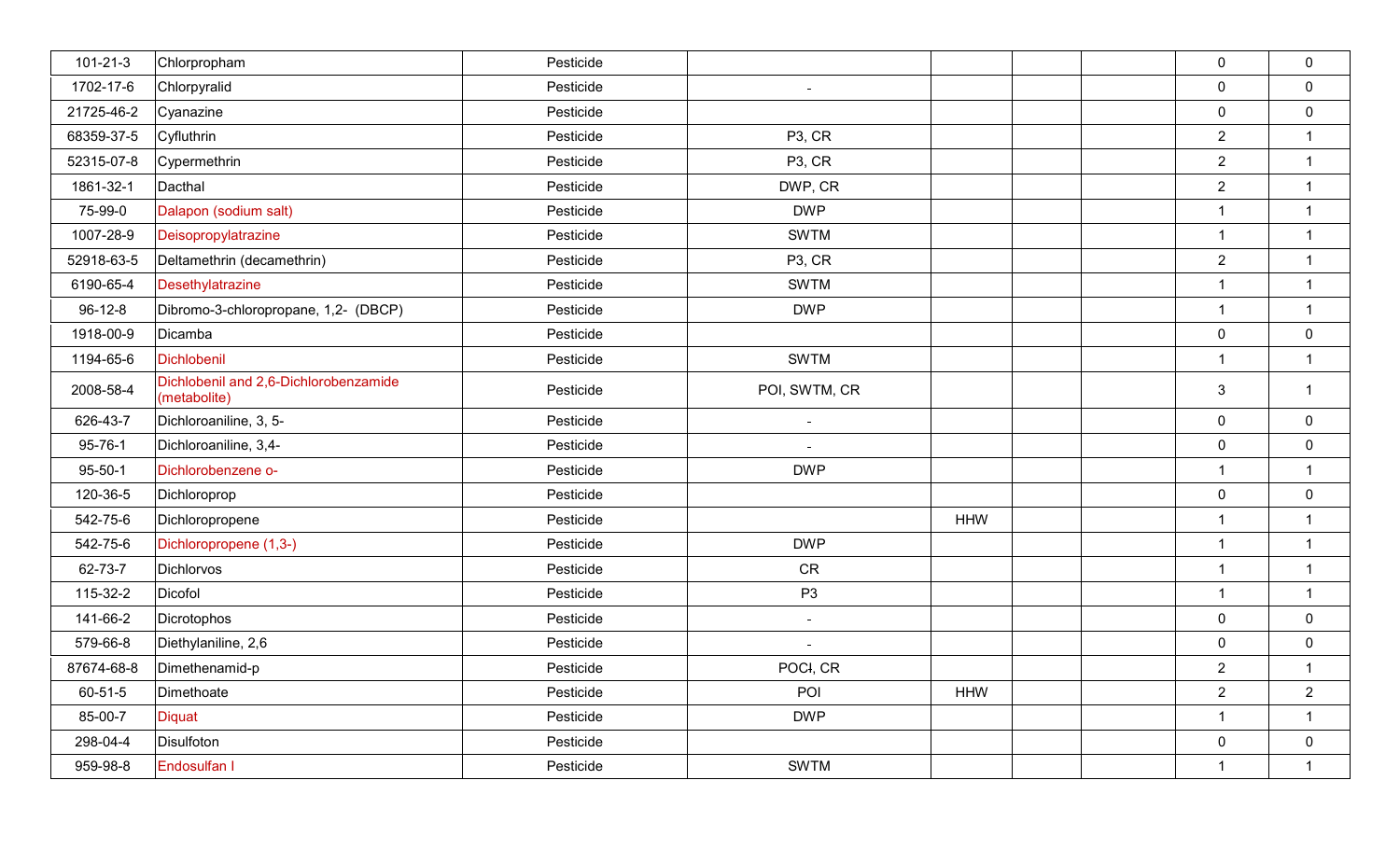| 33213-65-9  | Endosulfan II                             | Pesticide | <b>SWTM</b>         |  | $\mathbf{1}$            | $\mathbf{1}$     |
|-------------|-------------------------------------------|-----------|---------------------|--|-------------------------|------------------|
| 1031-07-8   | Endosulfan Sulfate                        | Pesticide | P <sub>3</sub>      |  | $\overline{1}$          | $\mathbf{1}$     |
| 145-73-3    | Endothall                                 | Pesticide | <b>DWP</b>          |  | $\mathbf{1}$            | $\mathbf{1}$     |
| 66230-04-4  | Esfenvalerate                             | Pesticide | P <sub>3</sub> , CR |  | $\overline{2}$          | $\mathbf{1}$     |
| 55283-68-6  | Ethalfluralin                             | Pesticide | P <sub>3</sub>      |  | $\mathbf 1$             | $\mathbf{1}$     |
| 563-12-2    | Ethion                                    | Pesticide |                     |  | $\mathbf 0$             | $\mathbf 0$      |
| 13194-48-4  | Ethoprop (prophos)                        | Pesticide | DWP, CR             |  | $\overline{2}$          | $\mathbf{1}$     |
| 24549-06-2  | Ethyl-6-methylaniline, 2-                 | Pesticide | $\sim$              |  | $\mathbf 0$             | $\mathbf 0$      |
| 2593-15-9   | Etridiazole                               | Pesticide | <b>SWTM</b>         |  | $\mathbf 1$             | $\mathbf 1$      |
| 22224-92-6  | Fenamiphos                                | Pesticide | <b>CR</b>           |  | $\overline{1}$          | $\mathbf{1}$     |
| 13356-08-6  | Fenbutatin-oxide                          | Pesticide | P <sub>3</sub>      |  | $\mathbf{1}$            | $\mathbf 1$      |
| 39515-41-8  | Fenpropathrin                             | Pesticide | CR                  |  | $\overline{1}$          | $\mathbf{1}$     |
| 51630-58-1  | Fenvalerate                               | Pesticide | <b>SWTM</b>         |  | $\mathbf{1}$            | 1                |
| 120068-37-3 | Fipronil                                  | Pesticide | P <sub>3</sub> , CR |  | $\overline{2}$          | $\mathbf{1}$     |
| 131341-86-1 | Fludioxonil                               | Pesticide | <b>CR</b>           |  | $\mathbf{1}$            | $\mathbf 1$      |
| 98967-40-9  | Flumetsulam                               | Pesticide | P <sub>3</sub>      |  | $\overline{\mathbf{1}}$ | $\mathbf{1}$     |
| 2164-17-2   | Fluometuron                               | Pesticide | <b>DWP</b>          |  | $\overline{1}$          | $\mathbf{1}$     |
| 59756-60-4  | Fluridone                                 | Pesticide | <b>SWTM</b>         |  | $\overline{1}$          | $\mathbf{1}$     |
| 944-22-9    | Fonofos                                   | Pesticide | $\sim$              |  | $\mathbf 0$             | $\mathbf 0$      |
| 319-86-8    | Hexachlorocyclohexane, delta- (delta-BHC) | Pesticide |                     |  | $\mathbf 0$             | $\mathbf 0$      |
| 51235-04-2  | Hexazionone                               | Pesticide | SWTM, DWP, CR       |  | $\mathbf{3}$            | $\mathbf{1}$     |
| 100728-84-5 | Imazamethabenz                            | Pesticide |                     |  | $\mathbf 0$             | $\mathbf 0$      |
| 81334-34-1  | Imazapyr                                  | Pesticide | DWP, CR             |  | $\overline{2}$          | $\mathbf{1}$     |
| 138261-41-3 | Imidacloprid                              | Pesticide | POCI, SWTM, DWP, CR |  | $\overline{\mathbf{4}}$ | $\mathbf{1}$     |
| 36734-19-7  | Iprodione                                 | Pesticide |                     |  | $\pmb{0}$               | $\boldsymbol{0}$ |
| 465-73-6    | Isodrin                                   | Pesticide | P <sub>3</sub>      |  | $\mathbf{1}$            | $\mathbf{1}$     |
| 25311-71-1  | Isofenphos                                | Pesticide | $\equiv$            |  | $\mathbf 0$             | $\mathbf 0$      |
| 141112-29-0 | Isoxaflutole                              | Pesticide |                     |  | $\pmb{0}$               | $\mathbf 0$      |
| 91465-08-6  | lambda-Cyhalothrin                        | Pesticide | P <sub>3</sub> , CR |  | $\overline{2}$          | $\mathbf{1}$     |
| 330-55-2    | Linuron                                   | Pesticide | P3, DWP, CR         |  | $\sqrt{3}$              | $\mathbf{1}$     |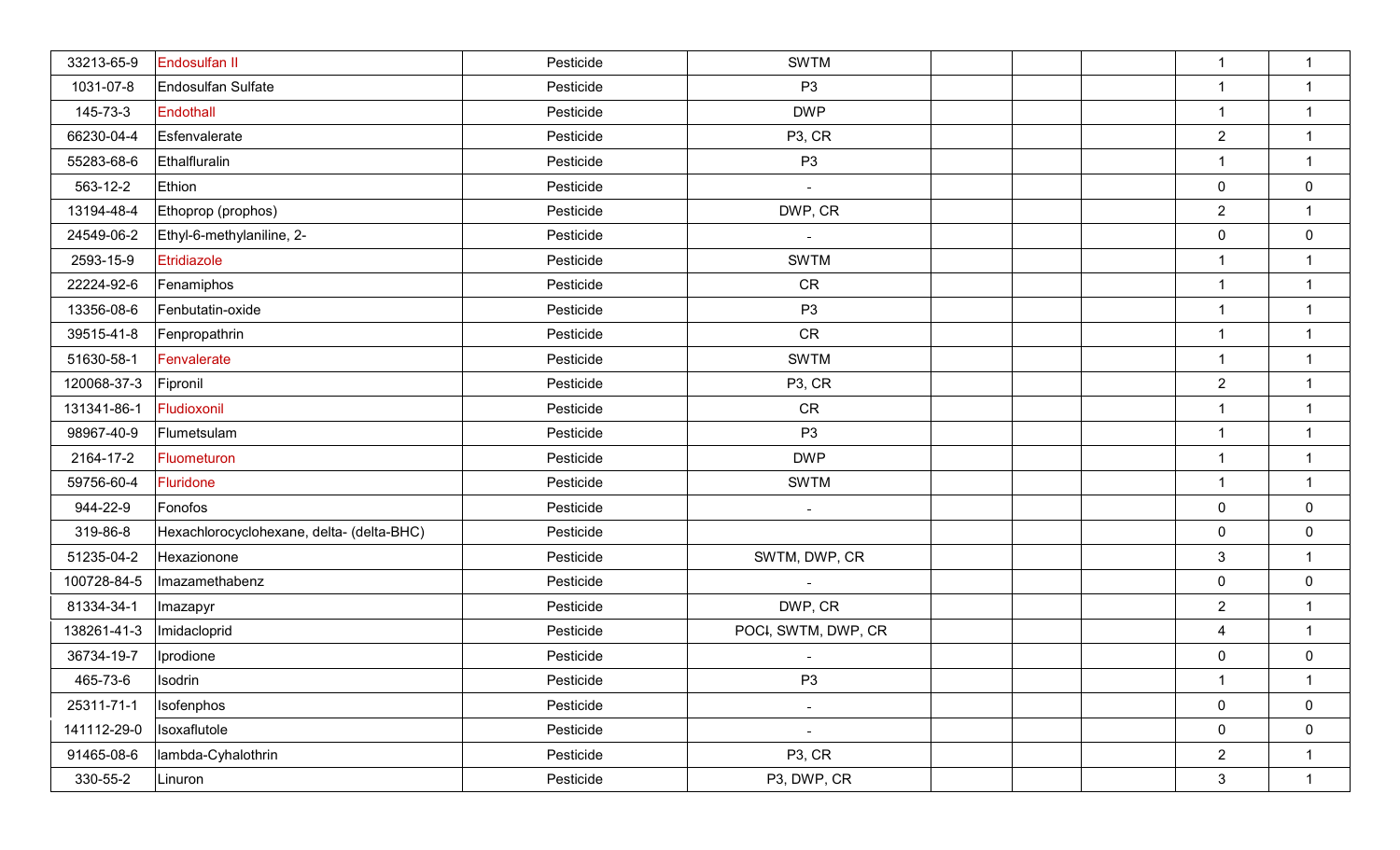| 94-76-6       | <b>MCPA</b>                            | Pesticide           | <b>SWTM</b>         |                |             | $\mathbf{1}$   | $\mathbf{1}$     |
|---------------|----------------------------------------|---------------------|---------------------|----------------|-------------|----------------|------------------|
| 7085-19-0     | <b>MCPP</b>                            | Pesticide           | <b>SWTM</b>         |                |             | $\overline{1}$ | $\mathbf{1}$     |
| 150-50-5      | Merphos                                | Pesticide           | $\sim$              |                |             | $\mathbf 0$    | $\pmb{0}$        |
| 104206-82-8   | Mesotrione                             | Pesticide           | $\sim$              |                |             | $\mathbf 0$    | $\mathbf 0$      |
| 57837-19-1    | Metalaxyl                              | Pesticide           |                     |                |             | $\mathbf 0$    | $\mathbf 0$      |
| $50 - 00 - 0$ | Methaldehyde                           | Pesticide           |                     | <b>HHW</b>     | <b>TFKA</b> | $\overline{2}$ | $\overline{2}$   |
| 950-37-8      | Methidathion                           | Pesticide           | $\sim$              |                |             | $\mathbf 0$    | $\mathbf 0$      |
| 2032-65-7     | Methiocarb                             | Pesticide           |                     |                |             | $\mathbf 0$    | $\mathbf 0$      |
| 16752-77-5    | Methomyl                               | Pesticide           |                     |                |             | $\mathbf 0$    | $\mathbf 0$      |
| 74-83-9       | Methyl Bromide                         | Pesticide           | <b>DWP</b>          | <b>HHW</b>     |             | $\overline{2}$ | $\overline{2}$   |
| 51218-45-2    | Metolachlor                            | Pesticide           | SWTM, POI, DWP, CR  |                |             | $\overline{4}$ | $\mathbf{1}$     |
| 21087-64-9    | Metribuzin                             | Pesticide           | <b>CR</b>           |                |             | $\overline{1}$ | $\mathbf{1}$     |
| 74223-64-6    | Metsulfuron-Methyl                     | Pesticide           | POI                 |                |             | $\overline{1}$ | $\mathbf 1$      |
| 113-48-4      | <b>MGK 264</b>                         | Pesticide           | <b>SWTM</b>         |                |             | $\overline{1}$ | $\mathbf{1}$     |
| 2212-67-1     | Molinate                               | Pesticide           | $\sim$              |                |             | $\mathbf 0$    | $\boldsymbol{0}$ |
| 2163-80-6     | Monosodium Acid Methanearsonate (MSMA) | Pesticide           | $\sim$              |                |             | $\mathbf 0$    | $\boldsymbol{0}$ |
| 88671-89-0    | Myclobutanil                           | Pesticide           | P <sub>3</sub> , CR |                |             | $\overline{2}$ | $\mathbf{1}$     |
| $90 - 15 - 3$ | Naphthol, 1-                           | Pesticide           | $\sim$              |                |             | $\mathbf 0$    | $\boldsymbol{0}$ |
| 15299-99-7    | Napropamide                            | Pesticide           | <b>DWP</b>          |                |             | $\mathbf{1}$   | $\mathbf{1}$     |
| 27314-13-2    | Norflurazon                            | Pesticide           | $\sim$              |                |             | $\mathbf 0$    | $\mathbf 0$      |
| 23135-22-0    | Oxamyl                                 | Pesticide           |                     |                |             | $\mathbf 0$    | $\mathbf 0$      |
| 42874-03-3    | Oxyfluorfen                            | Pesticide           | P3, CR, POC         |                |             | $\mathbf{3}$   | $\mathbf{1}$     |
| 950-35-6      | Paraoxon-methyl                        | Pesticide           |                     |                |             | $\mathbf 0$    | $\boldsymbol{0}$ |
| 4685-14-7     | Paraquat                               | Pesticide           |                     | <b>HHW</b>     |             | $\overline{1}$ | $\mathbf{1}$     |
| 298-00-0      | Parathion-methyl                       | Pesticide           |                     |                |             | $\mathbf 0$    | $\mathbf 0$      |
| 40487-42-1    | Pendamethalin                          | Pesticide           | P3, DWP, CR         | ÷              |             | $\mathbf{3}$   | $\mathbf{1}$     |
| 608-93-5      | Pentachlorobenzene                     | Fungicide Precursor | P <sub>3</sub>      | $\blacksquare$ | <b>TFKA</b> | $\overline{2}$ | $\overline{2}$   |
| 298-02-2      | Phorate                                | Pesticide           | $\sim$              |                |             | $\mathbf 0$    | $\overline{0}$   |
| 7786-34-7     | Phosdrin (Mevinphos)                   | Pesticide           |                     |                |             | $\mathbf 0$    | $\mathbf 0$      |
| 732-11-6      | Phosmet (Imidan)                       | Pesticide           |                     |                |             | $\mathbf 0$    | $\mathbf 0$      |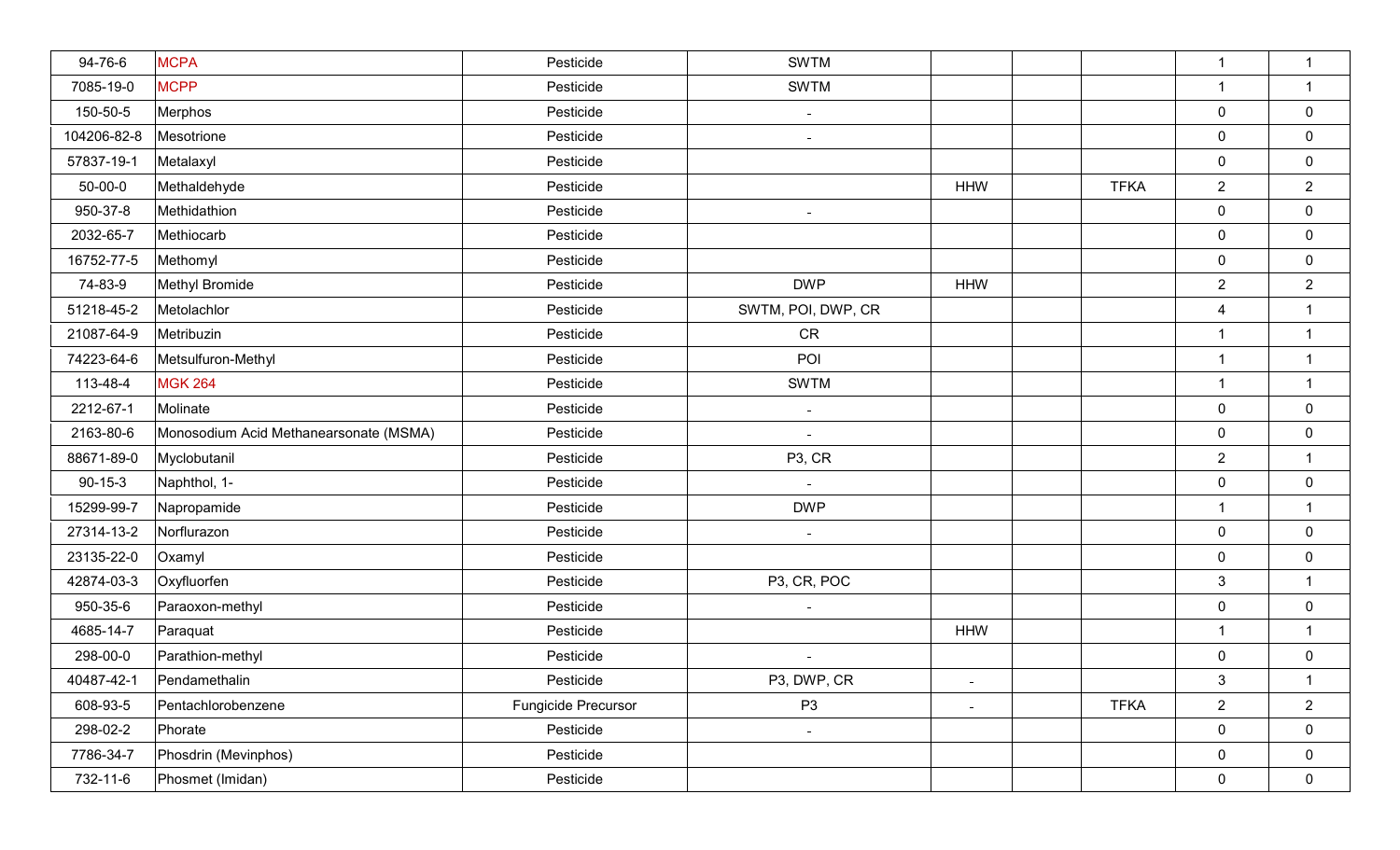| 1918-02-1   | Picloram                             | Pesticide        | <b>DWP</b>         |            | $\mathbf{1}$   | $\mathbf{1}$     |
|-------------|--------------------------------------|------------------|--------------------|------------|----------------|------------------|
| 67747-09-5  | Prochloraz                           | Cereal Fungicide | P <sub>3</sub>     |            | $\mathbf{1}$   | $\mathbf{1}$     |
| 1610-18-0   | Prometon                             | Pesticide        |                    |            | $\pmb{0}$      | $\mathbf{1}$     |
| 7287-19-6   | Prometryn                            | Pesticide        |                    |            | $\mathbf 0$    | $\mathbf 0$      |
| 23950-58-5  | Pronamide                            | Pesticide        | <b>SWTM</b>        |            | $\mathbf 1$    | $\mathbf{1}$     |
| 1918-16-7   | Propachlor                           | Pesticide        |                    |            | $\mathbf 0$    | $\mathbf 0$      |
| 709-98-8    | Propanil                             | Pesticide        | $\sim$             |            | $\pmb{0}$      | $\mathbf 0$      |
| 2312-35-8   | Propargite                           | Pesticide        | P <sub>3</sub>     |            | $\mathbf{1}$   | $\mathbf{1}$     |
| 139-40-2    | Propazine                            | Pesticide        |                    |            | $\pmb{0}$      | $\boldsymbol{0}$ |
| 139-40-2    | Propazine                            | Pesticide        | <b>SWTM</b>        |            | $\mathbf{1}$   | $\mathbf{1}$     |
| 60207-90-1  | Propiconazole                        | Pesticide        | POI, DWP, CR       |            | $\mathsf 3$    | $\mathbf{1}$     |
| 114-26-1    | Propoxur (Baygon)                    | Pesticide        | <b>DWP</b>         | <b>HHW</b> | $\sqrt{2}$     | $\overline{2}$   |
| 23950-58-5  | Propyzamide                          | Pesticide        | $\equiv$           |            | $\pmb{0}$      | $\mathbf 0$      |
| 175013-18-0 | Pyraclostrobin                       | Pesticide        | DWP, CR            |            | $\overline{2}$ | $\mathbf{1}$     |
| 129630-19-9 | Pyraflufen ethyl                     | Pesticide        | <b>SWTM</b>        |            | $\overline{1}$ | $\mathbf{1}$     |
| 95737-68-1  | Pyriproxyfen                         | Pesticide        | <b>SWTM</b>        |            | $\overline{1}$ | $\mathbf{1}$     |
| 10453-86-8  | Resmethrin                           | Pesticide        | CR                 |            | $\overline{1}$ | $\mathbf{1}$     |
| 83-79-4     | Rotenone                             | Pesticide        |                    | <b>HHW</b> | $\mathbf{1}$   | $\mathbf{1}$     |
| 759-94-4    | S-ethyl dipropylthiocarbamate (EPTC) | Pesticide        | <b>CR</b>          |            | $\mathbf{1}$   | $\mathbf{1}$     |
| 122-34-9    | Simazine                             | Pesticide        | POI, SWTM, CR, DWP |            | $\overline{4}$ | $\mathbf{1}$     |
| 62-74-8     | Sodium Fluoroacetate                 | Pesticide        | <b>CR</b>          |            | $\mathbf{1}$   | $\mathbf{1}$     |
| 74222-97-2  | Sulfometuron-methyl                  | Pesticide        | POI, CR            |            | $\overline{2}$ | $\overline{1}$   |
| 26002-80-2  | Sumithrin (Phenothrin)               | Pesticide        | CR                 |            | $\sqrt{2}$     | $\overline{2}$   |
| 107534-96-3 | Tebuconazole                         | Pesticide        | CR                 |            | $\overline{1}$ | $\mathbf{1}$     |
| 34014-18-1  | Tebuthiuron                          | Pesticide        |                    |            | $\pmb{0}$      | $\mathbf 0$      |
| 79538-32-2  | Tefluthrin                           | Pesticide        | <b>CR</b>          |            | $\mathbf{1}$   | $\mathbf{1}$     |
| 5902-51-2   | Terbacil                             | Pesticide        | POI                |            | $\mathbf{1}$   | $\mathbf{1}$     |
| 13071-79-9  | Terbufos                             | Pesticide        | $\equiv$           |            | $\mathbf 0$    | $\overline{0}$   |
| 5915-41-3   | Terbuthylazine                       | Pesticide        | $\sim$             |            | $\pmb{0}$      | $\mathbf 0$      |
| 7696-12-0   | Tetramethrin                         | Pesticide        | ${\sf CR}$         |            | $\mathbf 1$    | $\mathbf{1}$     |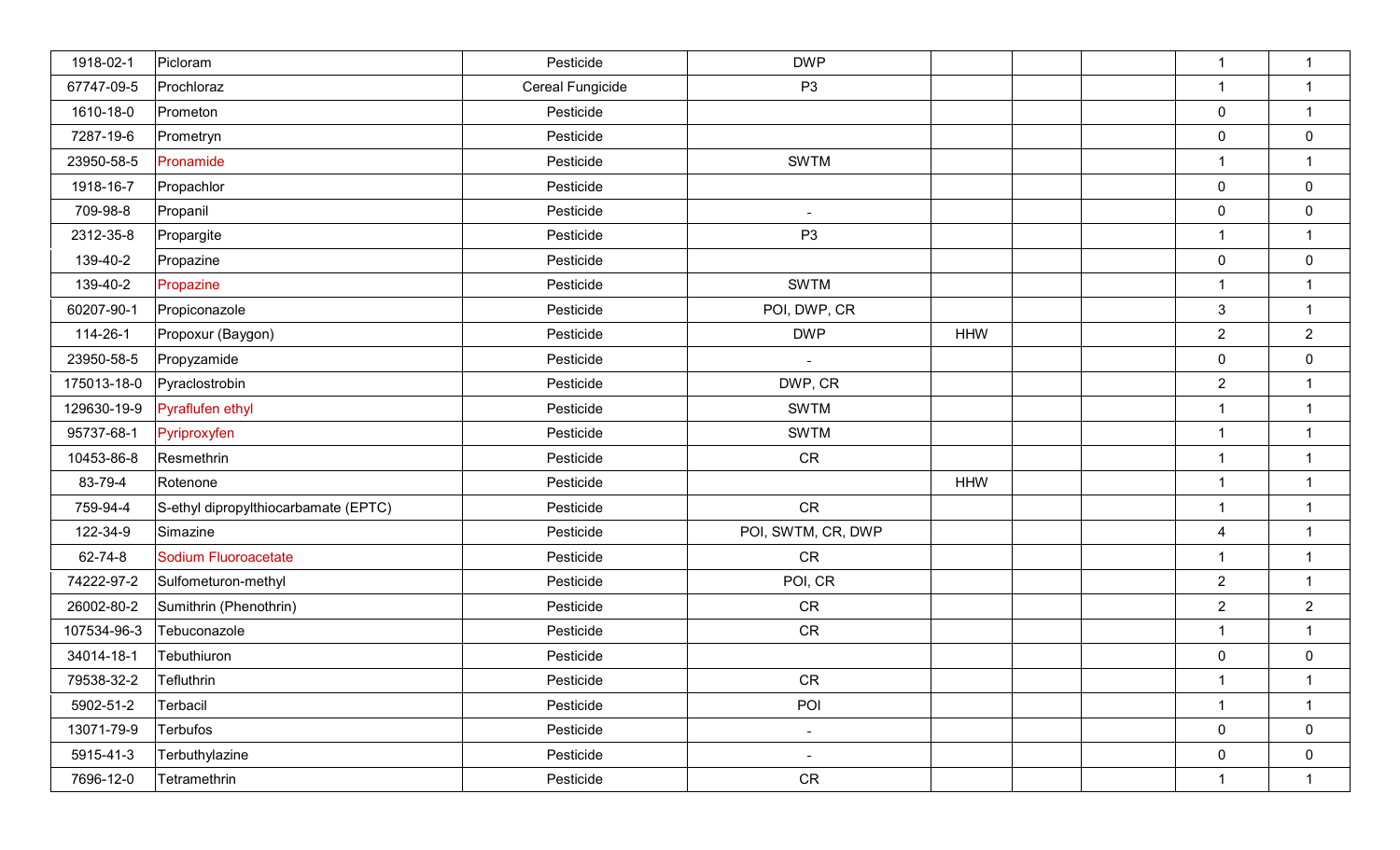| 153719-23-4 | Thiamethoxam                                                   | Pesticide               |                         |            |             | $\mathbf 0$         | $\mathbf 0$    |
|-------------|----------------------------------------------------------------|-------------------------|-------------------------|------------|-------------|---------------------|----------------|
| 28249-77-6  | Thiobencarb                                                    | Pesticide               |                         |            |             | $\mathbf 0$         | $\mathbf 0$    |
| 8001-35-2   | Toxaphene                                                      | Pesticide               |                         |            |             | $\mathbf 0$         | $\mathbf 0$    |
| 87820-88-0  | Tralkoxydim                                                    | Pesticide               |                         |            |             | $\mathsf{O}\xspace$ | $\mathbf 0$    |
| 43121-43-3  | Triadimefon                                                    | Pesticide               | P <sub>3</sub>          |            |             | $\mathbf{1}$        | $\overline{1}$ |
| 2303-17-5   | Triallate                                                      | Pesticide               | $\sim$                  |            |             | $\mathbf 0$         | $\mathbf 0$    |
| 78-48-8     | <b>Tribufos</b>                                                | Pesticide               |                         |            |             | $\mathbf 0$         | $\mathbf 0$    |
| 55335-06-3  | Triclopyr                                                      | Pesticide               | SWTM, DWP, CR           |            |             | $\mathbf{3}$        | $\overline{1}$ |
| 41814-78-2  | Tricyclazole                                                   | Pesticide               | <b>SWTM</b>             |            |             | $\overline{1}$      | $\mathbf{1}$   |
| 141517-21-7 | Trifloxystrobin                                                | Pesticide               | <b>SWTM</b>             |            |             | $\overline{1}$      | $\overline{1}$ |
|             |                                                                |                         | <b>Flame Retardants</b> |            |             |                     |                |
| N/A         | Polybrominated Diphenyl Ethers (PBDEs) - as a<br>group         | Flame Retardant         | CR, DWP, SWTM           | CU         |             | 4 (total)           | $\overline{2}$ |
| 5436-43-1   | PBDE-047 [2,2',4,4'-Tetrabromodiphenyl<br>ether]               | <b>Flame Retardant</b>  | P <sub>3</sub>          |            |             | $\overline{1}$      | $\overline{1}$ |
| 60348-60-9  | PBDE-099 [2,2',4,4',5-Pentabromodiphenyl<br>ether]             | Flame Retardant         | P <sub>3</sub>          |            |             | $\overline{1}$      | $\overline{1}$ |
| 189084-64-8 | PBDE-100 [2,2',4,4',6-Pentabromodiphenyl<br>ether]             | Flame Retardant         | P <sub>3</sub>          |            |             | -1                  | $\overline{1}$ |
| 68631-49-2  | PBDE-153 [2,2',4,4',5,5'-hexabromodiphenyl<br>ether]           | Flame Retardant         | P3,                     |            |             | $\mathbf{1}$        | $\overline{1}$ |
| 1163-19-5   | PBDE-209 [decabromodiphenyl ether]                             | <b>Flame Retardant</b>  | P3, DWP                 |            | <b>TFKA</b> | $\mathbf{3}$        | $\overline{2}$ |
| 36483-60-0  | PBDE-138 [2,2', 3,4,4', 5'-Hexabromodiphenyl<br>ether]         | Flame Retardant         |                         |            |             | $\mathbf 0$         | $\mathbf 0$    |
| 36483-60-0  | PBDE-154 [2,2',4,4',5,6'-Hexabromodiphenyl<br>ether]           | <b>Flame Retardant</b>  |                         |            |             | $\mathbf 0$         | $\mathbf 0$    |
| 68928-80-3  | PBDE-185 [2, 2', 3, 4, 4', 5', 6-<br>Heptabromodiphenyl ether] | <b>Flame Retardant</b>  |                         |            |             | $\mathbf 0$         | $\mathbf 0$    |
| 40088-47-9  | PBDE-66 [2,3',4,4'-Tetrabromodiphenyl ether]                   | <b>Flame Retardant</b>  |                         |            |             | $\mathbf 0$         | $\mathbf 0$    |
| 32536-52-0  | Octabromodiphenyl ether                                        | <b>Flame Retardant</b>  |                         | <b>HHW</b> |             | $\mathbf{1}$        | $\overline{1}$ |
| 32534-81-9  | PBDE-85 [2, 2, 3, 4, 4-Pentabromodiphenyl<br>ether]            | <b>Flame Retardant</b>  |                         |            |             | $\mathbf 0$         | $\mathbf 0$    |
| 74-97-5     | <b>Bromochloromethane</b>                                      | Flame Retardant/Solvent | <b>DWP</b>              |            |             | $\mathbf{1}$        | $\overline{1}$ |
| 101-55-3    | Bromophenyl phenyl ether, 4-                                   | Flame Retardant         |                         |            |             | $\mathbf 0$         | $\mathbf 0$    |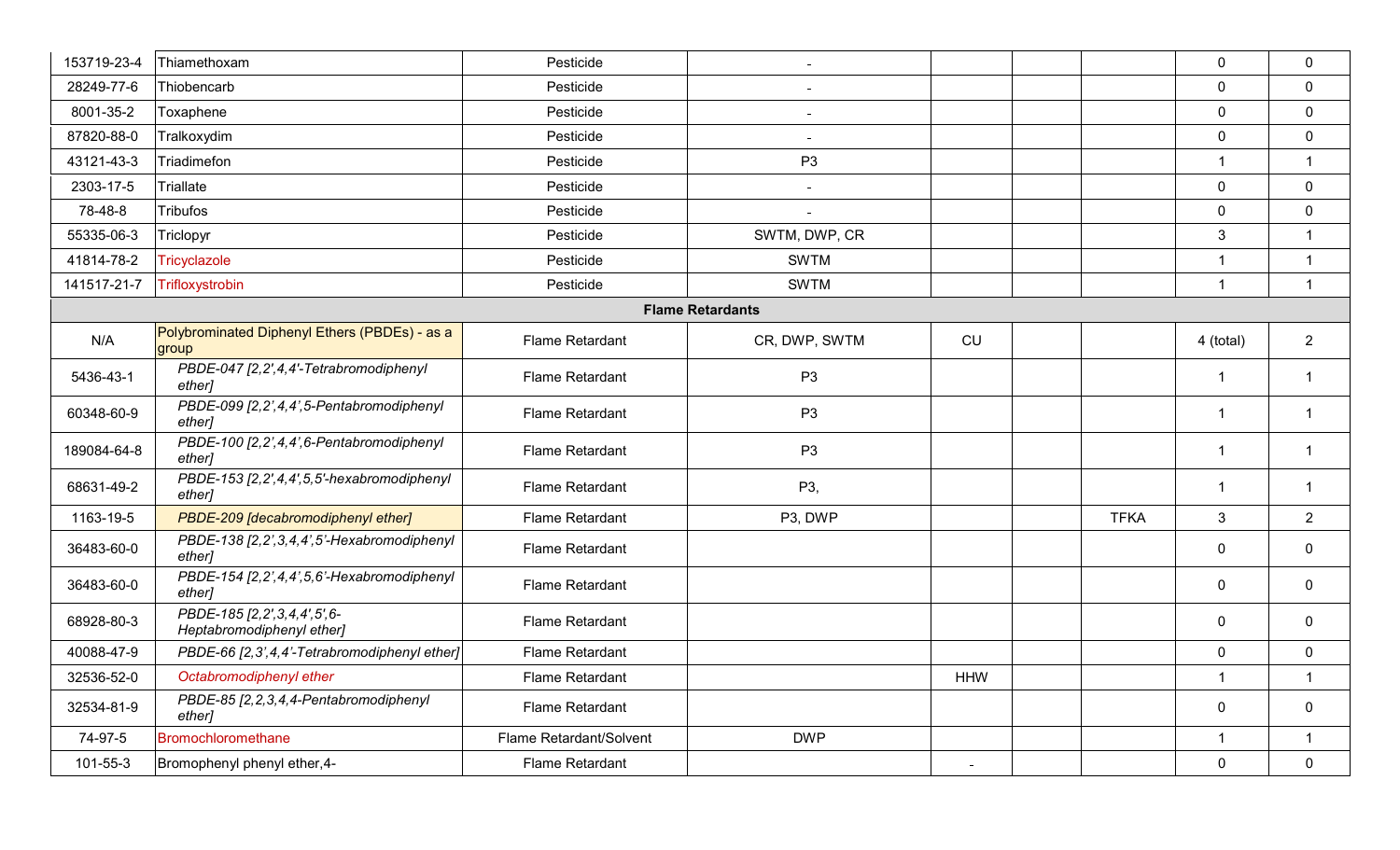| 26040-51-7    | Di-(2-ethyl)tetrabromophthalate [TBPH]     | Flame Retardant                                    | P <sub>3</sub>                               |            |             | $\mathbf{1}$   | $\overline{1}$          |
|---------------|--------------------------------------------|----------------------------------------------------|----------------------------------------------|------------|-------------|----------------|-------------------------|
| 25637-99-4    | Hexabromocyclodecane (HBCD)                | Flame Retardant                                    | P <sub>3</sub>                               |            | <b>TFKA</b> | $\overline{2}$ | $\overline{2}$          |
| 59080-40-9    | PBB-153 [2,2',4,4',5,5'-Hexabromobiphenyl] | Flame Retardant                                    | P <sub>3</sub>                               |            |             | 1              | $\mathbf{1}$            |
| 79-94-7       | Tetrabromobisphenol A (TBBPA)              | Flame Retardant                                    | P <sub>3</sub>                               |            | <b>TFKA</b> | $\overline{2}$ | $\overline{2}$          |
| 115-86-6      | Triphenyl phosphate                        | Flame Retardant/Plasticizer                        | <b>CR</b>                                    |            | <b>TFKA</b> | $\overline{2}$ | $\overline{2}$          |
| 115-96-8      | Tris (2-chloroethyl) Phosphate (TCEP)      | Flame Retardant                                    | SWTM, DWP, CR                                |            | <b>TFKA</b> | 4              | $\overline{2}$          |
| 13674-87-8    | Tris (dichloroisopropyl) phosphate (TDCP)  | Flame Retardant                                    | SWTM, DWP                                    |            | <b>TFKA</b> | $\mathfrak{S}$ | $\overline{2}$          |
| 78-51-3       | Tris(2-butoxyethyl)phosphate               | Flame Retardant                                    | <b>CR</b>                                    |            |             | $\overline{1}$ | $\overline{1}$          |
|               |                                            |                                                    | <b>Hormones</b>                              |            |             |                |                         |
| 65-05-08      | Androsten-3,17-dione, 4-                   | Hormone                                            | <b>CR</b>                                    |            |             | -1             | $\overline{1}$          |
| $53 - 41 - 8$ | Androsterone, cis-                         | Hormone                                            | <b>CR</b>                                    |            |             | $\overline{1}$ | $\overline{1}$          |
| $56 - 53 - 1$ | Diethylstilbestrol                         | Synthetic nonsteroidal estrogen                    | P <sub>3</sub>                               |            |             | $\overline{1}$ | $\overline{1}$          |
| 481-30-1      | Epitestosterone                            | Hormone                                            | <b>CR</b>                                    |            |             | $\overline{1}$ | $\overline{\mathbf{1}}$ |
| 517-09-9      | Equilenin                                  | Hormone                                            | <b>CR</b>                                    |            |             | $\overline{1}$ | $\overline{1}$          |
| 474-86-2      | Equilin                                    | Hormone                                            | <b>CR</b>                                    |            |             | $\overline{1}$ | $\overline{\mathbf{1}}$ |
| 57-91-0       | Estradiol, 17-alpha-                       | Hormone                                            | <b>CR</b>                                    |            |             | $\overline{1}$ | $\overline{1}$          |
| $50 - 28 - 2$ | Estradiol, 17-beta-                        | Hormone                                            | SWTM, CRT                                    |            |             | $\overline{2}$ | $\overline{1}$          |
| $50 - 27 - 1$ | Estriol                                    | Hormone                                            | <b>SWTM</b>                                  |            |             | $\overline{1}$ | $\overline{1}$          |
| 53-16-7       | Estrone                                    | Hormone                                            | SWTM, DWP                                    |            |             | $\overline{2}$ | $\overline{1}$          |
| 57-63-6       | Ethynylestradiol, 17a-                     | Hormone                                            | P3, CR, SWTM                                 | <b>HHW</b> |             | $\overline{4}$ | 2                       |
| 53187-98-7    | Ketotestosterone, 11-                      | Hormone                                            | <b>CR</b>                                    |            |             | $\overline{1}$ | $\mathbf{1}$            |
| 72-33-3       | Mestranol                                  | Hormone                                            | <b>CR</b>                                    |            |             | $\overline{1}$ | $\mathbf{1}$            |
| 68-22-4       | Norethindrone                              | Hormone                                            | CR                                           |            |             | $\overline{1}$ | $\mathbf{1}$            |
| 57-83-0       | Progesterone                               | Hormone                                            | CR                                           |            |             | $\overline{1}$ | $\mathbf{1}$            |
| 521-18-6      | Stanolone                                  | Hormone                                            | CR                                           |            |             | $\overline{1}$ | $\mathbf{1}$            |
| 58-22-0       | Testosterone                               | Hormone                                            | <b>CR</b>                                    |            |             | -1             | -1                      |
|               |                                            |                                                    | <b>Industrial Chemicals or Intermediates</b> |            |             |                |                         |
| N/A           | Polychlorinated Biphenyls (PCBs)           | <b>Electrical equipment</b><br>coolants/insulators | WQS, CR, SWTM, DWP                           | CU, HHW    |             | 6 (total)      | $\overline{2}$          |
| 7012-37-5     | PCB-028 [2,4,4'-trichlorobiphenyl]         | Electrical equipment<br>coolants/insulators        | P3, SWTM                                     |            |             | $\overline{2}$ | $\mathbf{1}$            |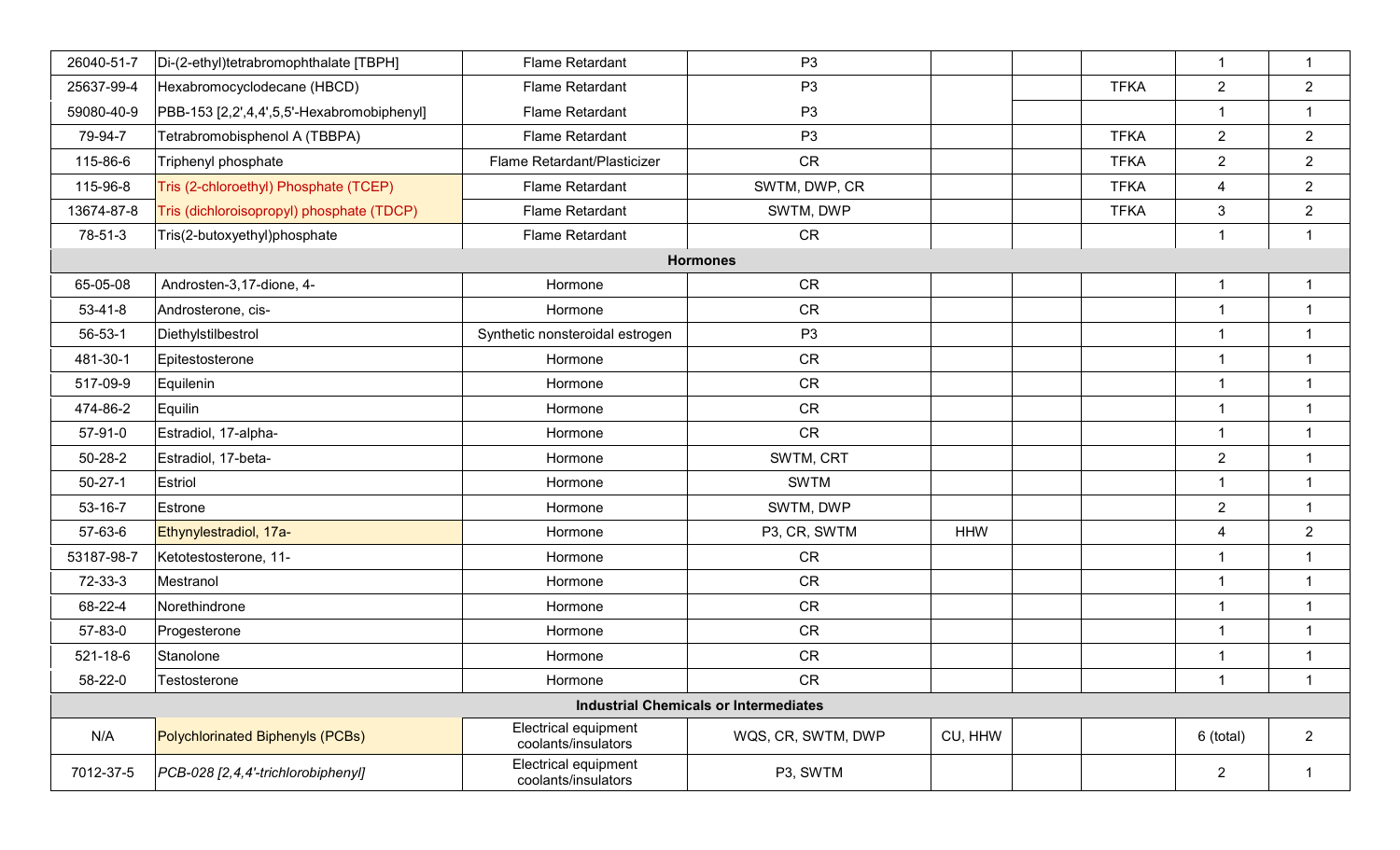| 35693-99-3 | PCB-052 [2,2',5,5'-tetrachlorobiphenyl]                | <b>Electrical equipment</b><br>coolants/insulators | P3, SWTM       |  | $\overline{2}$ |    |
|------------|--------------------------------------------------------|----------------------------------------------------|----------------|--|----------------|----|
| 32598-13-3 | PCB-077 [3,3',4,4'-tetrachlorobiphenyl]                | Electrical equipment<br>coolants/insulators        | P3, SWTM       |  | $\overline{2}$ | -1 |
| 37680-73-2 | PCB-101 [2,2',4,5,5'-pentachlorobiphenyl]              | Electrical equipment<br>coolants/insulators        | P3, SWTM       |  | $\overline{2}$ |    |
| 32598-14-4 | [PCB-105 [2, 3, 3', 4, 4'-pentachlorobiphenyl]         | Electrical equipment<br>coolants/insulators        | P3, SWTM       |  | $\overline{2}$ |    |
| 31508-00-6 | [PCB-118 [2,3',4,4',5-pentachlorobiphenyl]             | Electrical equipment<br>coolants/insulators        | P3, SWTM       |  | $\overline{2}$ | 1  |
| 57465-28-8 | [PCB-126 [3,3',4,4',5-pentachlorobiphenyl]             | Electrical equipment<br>coolants/insulators        | P3, SWTM       |  | $\overline{2}$ |    |
| 35065-28-2 | [PCB-138 [2,2', 3,4,4',5'-hexachlorobiphenyl]          | Electrical equipment<br>coolants/insulators        | P3, SWTM       |  | $\overline{2}$ |    |
| 35065-27-1 | $PCB-153$ [2,2',4,4',5,5'-hexachlorobiphenyl]          | Electrical equipment<br>coolants/insulators        | P3, SWTM       |  | $\overline{2}$ |    |
| 35065-29-3 | $PCB-180$ [2, 2', 3, 4, 4', 5, 5'-heptachlorobiphenyl] | <b>Electrical equipment</b><br>coolants/insulators | P3, SWTM       |  | $\overline{2}$ |    |
| 37680-65-2 | PCB 18 [2,2', 5-trichlorobiphenyl]                     | Electrical equipment<br>coolants/insulators        | <b>SWTM</b>    |  | $\overline{1}$ | 1  |
| 70362-50-4 | PCB-081 (3,4,4',5-tetrachlorobiphenyl)                 | Electrical equipment<br>coolants/insulators        | P <sub>3</sub> |  | -1             |    |
| 74472-37-0 | PCB-114 [2, 3, 4, 4', 5-pentachlorobiphenyl]           | Electrical equipment<br>coolants/insulators        | P <sub>3</sub> |  |                | 1  |
| 65510-44-3 | $PCB-123 [2',3,4,4',5-pentachlorobiphenyl]$            | Electrical equipment<br>coolants/insulators        | P <sub>3</sub> |  | $\mathbf 1$    |    |
| 38380-07-3 | [PCB-128 [2,2',3,3',4,4'-hexachlorobiphenyl]           | <b>Electrical equipment</b><br>coolants/insulators | <b>SWTM</b>    |  | -1             |    |
| 38380-08-4 | [PCB-156 [2, 3, 3', 4, 4', 5-hexachlorobiphenyl]       | Electrical equipment<br>coolants/insulators        | P <sub>3</sub> |  | $\mathbf 1$    |    |
| 69782-90-7 | PCB-157 [2,3,3',4,4',5'-hexachlorobiphenyl]            | Electrical equipment<br>coolants/insulators        | P <sub>3</sub> |  | -1             |    |
| 52663-72-6 | $PCB-167$ [2,3',4,4',5,5'-hexachlorobiphenyl]          | Electrical equipment<br>coolants/insulators        | P <sub>3</sub> |  |                |    |
| 32774-16-6 | $PCB-169$ [3,3',4,4',5,5'-hexachlorobiphenyl]          | Electrical equipment<br>coolants/insulators        | P <sub>3</sub> |  | $\mathbf 1$    | -1 |
| 35065-30-6 | $PCB-170$ $[2,2',3,3',4,4',5$ -heptachlorobiphenyl]    | Electrical equipment<br>coolants/insulators        | <b>SWTM</b>    |  |                | -1 |
| 52663-68-0 | $PCB-187$ [2,2', 3,4', 5,5', 6-heptachlorobiphenyl]    | Electrical equipment<br>coolants/insulators        | <b>SWTM</b>    |  |                | -1 |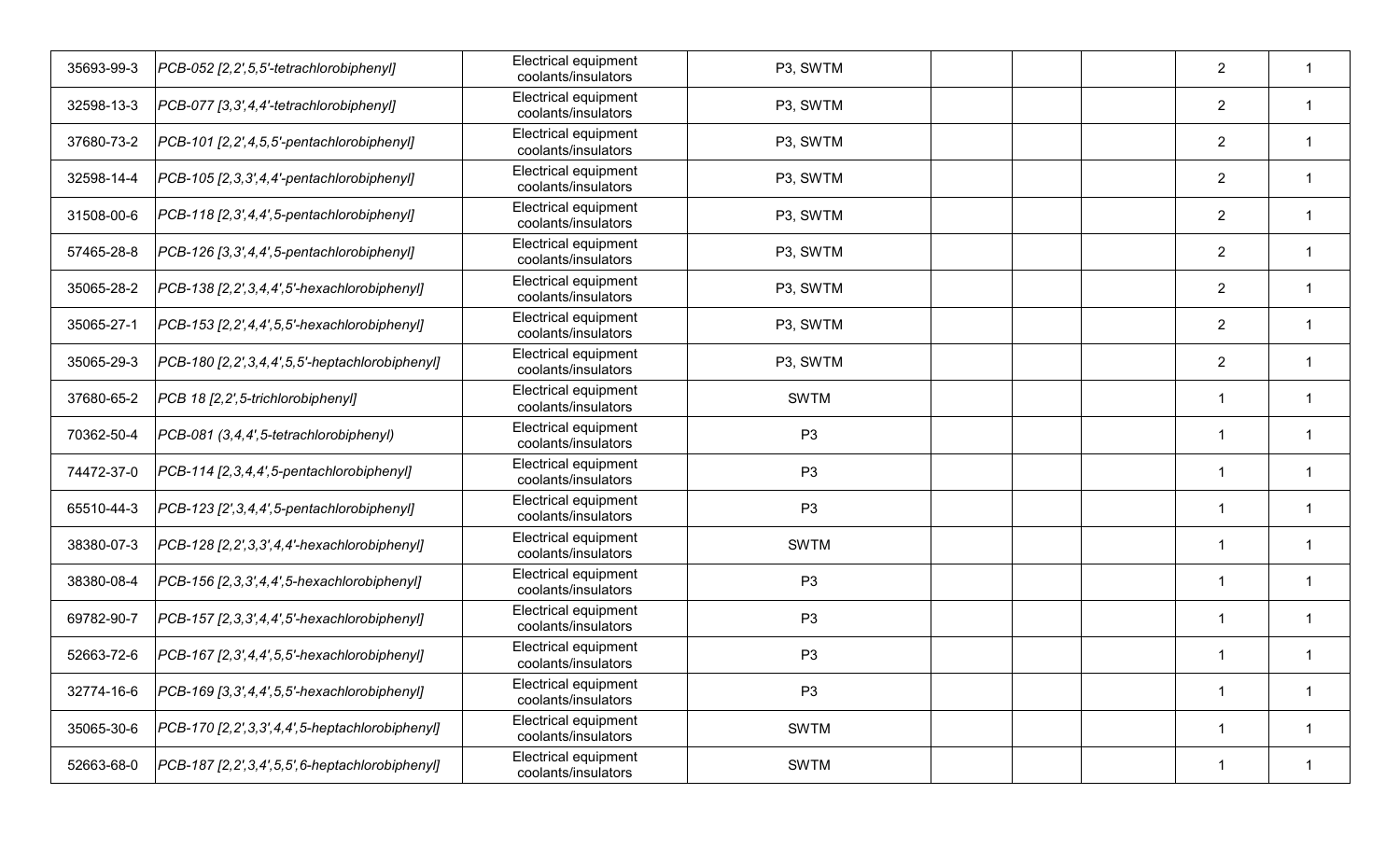| 39635-31-9 | [PCB-189 [2,3,3',4,4',5,5'-heptachlorobiphenyl]                | <b>Electrical equipment</b><br>coolants/insulators                        | P <sub>3</sub> |            |    |             | -1                      |                         |
|------------|----------------------------------------------------------------|---------------------------------------------------------------------------|----------------|------------|----|-------------|-------------------------|-------------------------|
| 52663-78-2 | $PCB-195$ [2,2',3,3',4,4',5,6-octachlorobiphenyl]              | <b>Electrical equipment</b><br>coolants/insulators                        | <b>SWTM</b>    |            |    |             | $\overline{\mathbf{1}}$ |                         |
| 40186-72-9 | PCB-206 [2, 2', 3, 3', 4, 4', 5, 5', 6-<br>nonachlorobiphenyl] | Electrical equipment<br>coolants/insulators                               | <b>SWTM</b>    |            |    |             | -1                      |                         |
| 2051-24-3  | PCB-209 [2,2'3,3',4,4',5,5',6,6'-<br>decachlorobiphenyl]       | Electrical equipment<br>coolants/insulators                               | <b>SWTM</b>    |            |    |             | $\mathbf 1$             | -1                      |
| 41464-39-5 | PCB-44 [2,2',3,5'-tetrachlorobiphenyl]                         | Electrical equipment<br>coolants/insulators                               | <b>SWTM</b>    |            |    |             | $\mathbf{1}$            | $\mathbf 1$             |
| 32598-10-0 | PCB-66 [2,3',4,4'-tetrachlorobiphenyl]                         | Electrical equipment<br>coolants/insulators                               | <b>SWTM</b>    |            |    |             | -1                      |                         |
| 34883-43-7 | PCB-8 [2,4'-dichlorobiphenyl]                                  | Electrical equipment<br>coolants/insulators                               | <b>SWTM</b>    |            |    |             | -1                      |                         |
| 98-86-2    | Acetophenone                                                   | Industrial intermediate<br>(Dyes/Resins)                                  | <b>CR</b>      |            |    |             | -1                      |                         |
| 7664-41-7  | Ammonia                                                        | Fertilizer/Intermediate for Dyes                                          | WQS            | <b>HHW</b> |    | <b>TFKA</b> | 3                       | 3                       |
| 84-65-1    | Anthraquinone                                                  | Dyes/Pigments                                                             | <b>CR</b>      |            |    |             | $\overline{1}$          | $\overline{1}$          |
| 1332-21-4  | Asbestos                                                       | <b>Insulating Material</b>                                                |                | <b>HHW</b> |    |             | $\overline{1}$          | $\overline{1}$          |
| 119-61-9   | Benzophenone                                                   | Inks/Coatings                                                             | <b>CR</b>      |            |    |             | $\overline{1}$          | $\overline{1}$          |
| 98-07-7    | Benzotrichloride (trichloromethylbenzene)                      | Industrial Intermediate                                                   | P <sub>3</sub> |            |    |             | $\overline{1}$          | $\overline{1}$          |
| 108-86-1   | Bromobenzene                                                   | Industrial Solvent/Intermediate                                           | <b>DWP</b>     |            |    |             | $\overline{1}$          | $\overline{1}$          |
| 86-74-8    | Carbazole                                                      | Industrial Intermediate                                                   | <b>CR</b>      |            |    |             | $\overline{1}$          | $\overline{1}$          |
| 75-15-0    | <b>Carbon Disulfide</b>                                        | Industrial Solvent/Intermediate<br>(former soil fumigant)                 | <b>DWP</b>     |            |    |             | -1                      | -1                      |
| 10049-04-4 | <b>Chlorine Dioxide</b>                                        | <b>Oxidizing Agent</b>                                                    |                |            | AT |             | $\mathbf{1}$            | $\mathbf{1}$            |
| 75-00-3    | Chloroethane (Ethyl chloride)                                  | Industrial Solvent/Intermediate                                           | <b>DWP</b>     |            |    |             | $\overline{1}$          | $\mathbf{1}$            |
| 74-87-3    | Chloromethane                                                  | Industrial Solvent/Intermediate                                           | <b>DWP</b>     |            |    |             | $\overline{1}$          | $\mathbf{1}$            |
| 599-64-4   | Cumylphenol, 4-                                                | Industrial Intermediate                                                   | <b>CR</b>      |            |    |             | $\overline{1}$          | $\overline{1}$          |
| 103-23-1   | Di(2-ethylhexyl) adipate                                       | Plasticizers                                                              | <b>DWP</b>     |            |    |             | $\overline{\mathbf{1}}$ |                         |
| 107-06-2   | Dichloroethane (1,2-)                                          | Industrial Solvent/Intermediate<br>(former textile/agricultural fumigant) | <b>DWP</b>     |            |    |             | $\mathbf{1}$            | $\overline{\mathbf{1}}$ |
| 75-34-3    | 1,1-Dichloroethane (Ethylidene dichloride)                     | Industrial Solvent/Intermediate                                           | <b>DWP</b>     |            |    |             | $\overline{1}$          | $\overline{1}$          |
| 102-36-3   | Dichlorophenyl isocyanate, 3,4-                                | Industrial Intermediate                                                   | CR             |            |    |             | $\overline{1}$          | $\overline{1}$          |
| 84-61-7    | Di-cyclohexyl phthalate (DCP)                                  | Plasticizers                                                              | P <sub>3</sub> |            |    |             | $\mathbf{1}$            | $\mathbf{1}$            |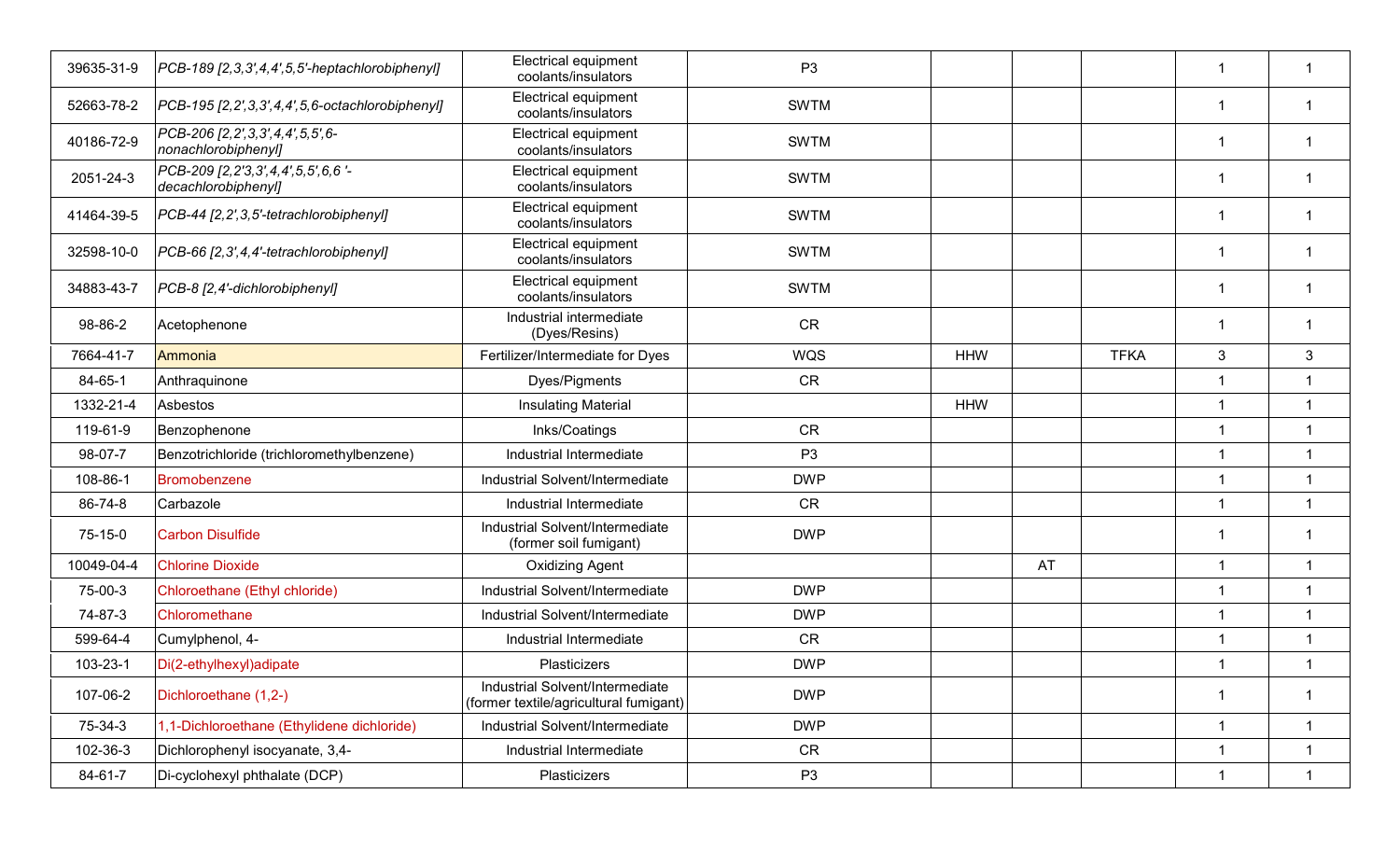| 112-34-5      |                                                       | Industrial solvent/intermediate                 |                |                | AT          | $\overline{1}$ | $\mathbf{1}$   |
|---------------|-------------------------------------------------------|-------------------------------------------------|----------------|----------------|-------------|----------------|----------------|
|               | Diethylene glycol monobutly ether                     |                                                 |                |                |             |                |                |
| 128-39-2      | Di-tert-butylphenol, 2,6-                             | UV Stabilizer, Fuel Antioxidizer                | P <sub>3</sub> |                |             | $\overline{1}$ | $\mathbf{1}$   |
| 32241-08-0    | Heptachloronaphthalene                                | Insulation, Preservative, Dyes                  | P <sub>3</sub> |                |             | $\overline{1}$ | $\mathbf{1}$   |
| 87-68-3       | Hexachlorobutadiene                                   | Industrial Solvent/Intermediate                 |                | $\equiv$       | <b>TFKA</b> | $\overline{1}$ | $\mathbf{1}$   |
| $67 - 72 - 1$ | Hexachloroethane                                      | <b>Industrial Chemical</b>                      |                | $\blacksquare$ |             | $\overline{0}$ | $\mathbf 0$    |
| 1335-87-1     | Hexachloronaphthalene                                 | Insulation, Preservative, Dyes                  | P <sub>3</sub> |                |             | 1              | $\mathbf{1}$   |
| 7664-39-3     | Hydrofluoric acid                                     | <b>Cleaning Agent</b>                           |                | <b>HHW</b>     |             | $\overline{1}$ | $\mathbf{1}$   |
| 7664-39-3     | Hydrogen Fluoride                                     | Industrial Intermediate                         |                |                | AT          | $\overline{1}$ | $\mathbf{1}$   |
| 7783-06-4     | Hydrogen Sulfide                                      | Industrial Intermediate                         |                |                | AT          | $\overline{1}$ | $\mathbf{1}$   |
| 120-72-9      | Indole                                                | <b>Coal Tar Constituent</b>                     | <b>CR</b>      |                |             | $\overline{1}$ | $\mathbf{1}$   |
| 78-59-1       | Isophorone                                            | Industrial Intermediate/Solvent                 | <b>CR</b>      |                |             | $\overline{1}$ | $\mathbf{1}$   |
| 98-82-8       | Isopropylbenzene                                      | Industrial Intermediate/Fuels                   | CR             |                |             | $\mathbf{1}$   | $\mathbf{1}$   |
| 119-65-3      | Isoquinoline                                          | Industrial Intermediate                         | CR             |                |             | $\overline{1}$ | $\mathbf{1}$   |
| 136-85-6      | Methyl-1H-benzotriazole, 5-                           | De-icer                                         | <b>CR</b>      |                |             | $\overline{1}$ | $\mathbf{1}$   |
| 74-95-3       | Methylene bromide (dibromomethane)                    | Solvent                                         | <b>DWP</b>     |                |             | $\mathbf{1}$   | $\mathbf{1}$   |
| 101-68-8      | Methylene diphenyl diisocyanate                       | Polyurethane foam intermediate                  |                |                | AT          | $\overline{1}$ | $\mathbf{1}$   |
| 14797-55-8    | Nitrate                                               | Fertilizer, animal and human<br>wastes, natural | <b>DWP</b>     |                |             | $\overline{1}$ | $\mathbf{1}$   |
| 62-75-9       | N-Nitrosodimethylamine                                | Nitrosamines/ethers/alcohols                    | <b>DWP</b>     |                |             | $\overline{1}$ | $\mathbf{1}$   |
| 29082-74-4    | Octachlorostyrene                                     | Industrial Process By-Product                   | P <sub>3</sub> |                |             | $\overline{1}$ | $\mathbf{1}$   |
| 1825-21-4     | Pentachloroanisole (2,3,4,5,6-<br>Pentachloroanisole) | <b>Wood Preservative</b>                        | P <sub>3</sub> |                |             | $\overline{1}$ | $\mathbf{1}$   |
| 1321-64-8     | Pentachloronaphthalene                                | Insulation, Preservative, Dyes                  | P <sub>3</sub> |                |             | $\mathbf{1}$   | $\mathbf{1}$   |
| 1310-73-2     | Sodium hydroxide                                      | <b>Industrial Cleaner</b>                       |                | <b>HHW</b>     | AT          | $\overline{2}$ | $\overline{2}$ |
| 7440-24-6     | <b>Strontium</b>                                      | Dyes/Pigments, Metals Hardner                   | <b>DWP</b>     |                |             | $\mathbf{1}$   | $\mathbf{1}$   |
| 7664-93-9     | <b>Sulfuric Acid</b>                                  | Industrial Intermediate                         |                | <b>HHW</b>     | AT          | $\overline{2}$ | $\overline{2}$ |
| 1335-88-2     | Tetrachloronaphthalene                                | Insulation, Preservative, Dyes                  | P <sub>3</sub> |                |             | $\overline{1}$ | $\mathbf{1}$   |
| 126-73-8      | Tributyl phosphate                                    | Industrial Intermediate/Plasticizer             | CR             |                |             | $\overline{1}$ | $\mathbf{1}$   |
| 1321-65-9     | Trichloronaphthalene                                  | Insulation, Preservative, Dyes                  | P <sub>3</sub> |                |             | $\overline{1}$ | $\mathbf{1}$   |
| 732-26-3      | Tris-(1,1-dimethylethyl)phenol, 2,4,6- [Alkofen B]    | Polymer stabilizer                              | P <sub>3</sub> |                |             | $\mathbf{1}$   | $\mathbf{1}$   |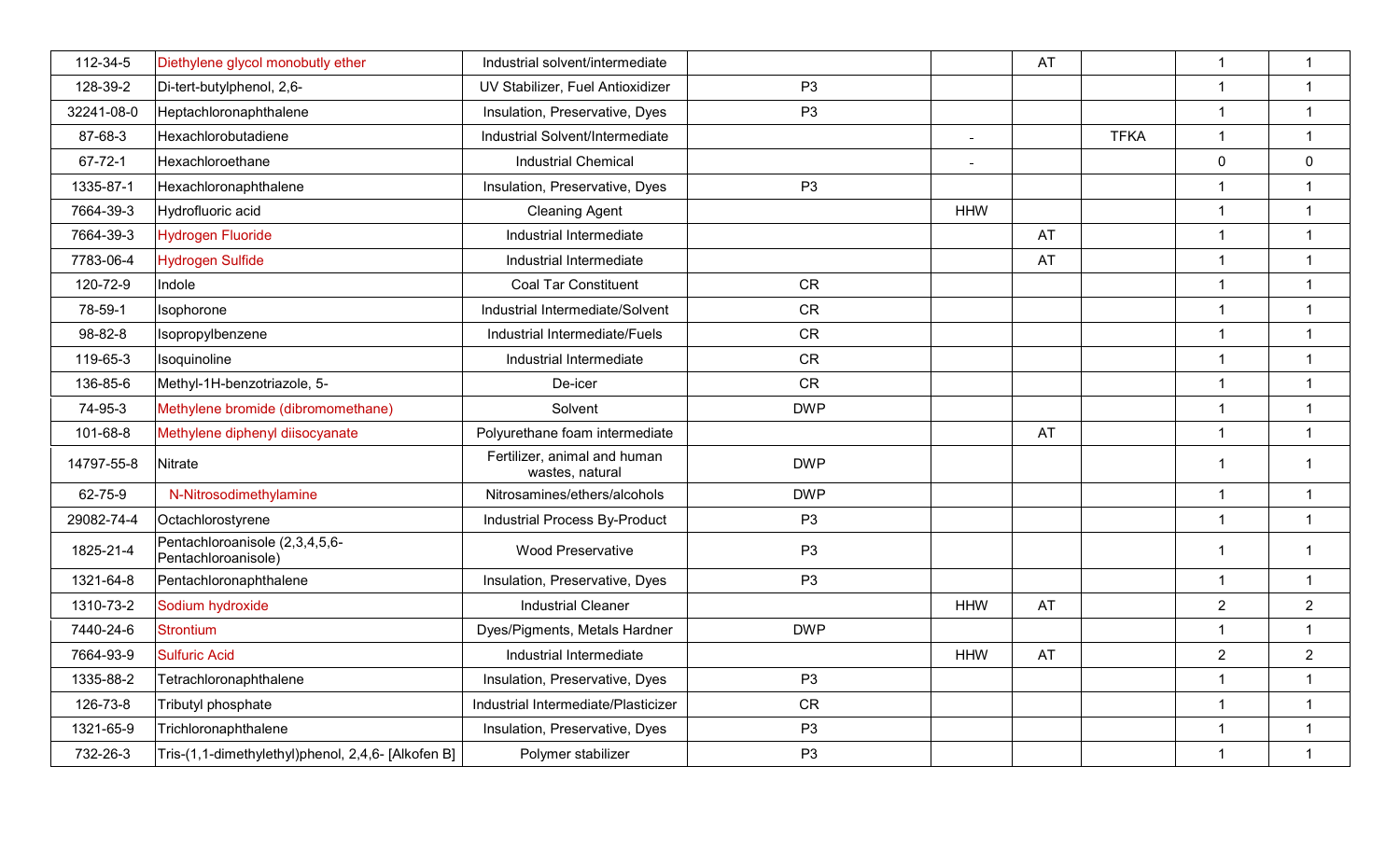| 75-01-4                       | Vinyl Chloride (Chloroethene)                    | Chemical Intermediate (PVC<br>products) | <b>DWP</b>          | CU, HHW                                | <b>TFKA</b> | 4                       | 3              |  |  |  |  |
|-------------------------------|--------------------------------------------------|-----------------------------------------|---------------------|----------------------------------------|-------------|-------------------------|----------------|--|--|--|--|
| <b>Legacy Pesticides</b>      |                                                  |                                         |                     |                                        |             |                         |                |  |  |  |  |
| 309-00-2                      | <b>Aldrin</b>                                    | Legacy Pesticide                        | WQS, SWTM, CR       | CU                                     |             | 4                       | $\overline{2}$ |  |  |  |  |
| 60-57-1                       | <b>Dieldrin</b>                                  | Legacy Pesticide                        | WQS, SWTM, DWP, CR  | CU                                     |             | 5                       | $\overline{2}$ |  |  |  |  |
| 57-74-9                       | Chlordane (and metabolites - as a group)         | Legacy Pesticide                        | WQS, CR             | <b>CU</b>                              |             | 3 (total)               | $\overline{2}$ |  |  |  |  |
| 57-74-9                       | alpha-Chlordane                                  | Legacy Pesticide                        | <b>SWTM</b>         |                                        |             | $\overline{\mathbf{1}}$ | $\mathbf{1}$   |  |  |  |  |
| 5103-71-9                     | Chlordane, cis-                                  | Legacy Pesticide                        | P <sub>3</sub>      |                                        |             | $\overline{\mathbf{1}}$ | $\mathbf{1}$   |  |  |  |  |
| 5103-74-2                     | Chlordane, trans-                                | Legacy Pesticide                        | P <sub>3</sub>      |                                        |             | $\overline{1}$          | $\mathbf{1}$   |  |  |  |  |
| 5103-73-1                     | Cis-Nonachlor                                    | Legacy Pesticide                        | SWTM, P3            |                                        |             | $\overline{2}$          | $\mathbf{1}$   |  |  |  |  |
| 27304-13-8                    | Oxychlordane                                     | Legacy Pesticide                        | <b>SWTM</b>         |                                        |             | $\mathbf{1}$            | $\mathbf{1}$   |  |  |  |  |
| 39765-80-5                    | Trans-Nonachlor                                  | Legacy Pesticide                        | SWTM, P3            |                                        |             | $\overline{2}$          | $\mathbf{1}$   |  |  |  |  |
| 143-50-0                      | Chlordecone (Kepone)                             | Legacy Pesticide                        | P <sub>3</sub>      |                                        |             | $\overline{1}$          | $\mathbf{1}$   |  |  |  |  |
| $50 - 29 - 3$                 | DDT (and metabolites - as a group)               | Legacy Pesticide                        | WQS, CR             | CU, HHW                                |             | 4 (total)               | $\overline{2}$ |  |  |  |  |
| 72-54-8                       | $4,4'$ -DDD                                      | Legacy Pesticide                        | P3, SWTM            |                                        |             | $\overline{2}$          | $\mathbf{1}$   |  |  |  |  |
| 72-55-9                       | $4,4'$ -DDE                                      | Legacy Pesticide                        | <b>SWTM</b>         |                                        |             | $\mathbf{1}$            | $\mathbf{1}$   |  |  |  |  |
| $50 - 29 - 3$                 | $4,4'$ -DDT                                      | Legacy Pesticide                        | <b>SWTM</b>         |                                        |             | $\mathbf{1}$            | $\mathbf{1}$   |  |  |  |  |
| 3424-82-6                     | $2,4'$ -DDE                                      | Legacy Pesticide                        | <b>SWTM</b>         |                                        |             | $\overline{1}$          | $\mathbf{1}$   |  |  |  |  |
| 789-02-6                      | $2,4'$ -DDT                                      | Legacy Pesticide                        | <b>SWTM</b>         |                                        |             | $\overline{\mathbf{1}}$ | $\mathbf{1}$   |  |  |  |  |
| 53-19-0                       | $2,4'$ -DDD                                      | Legacy Pesticide                        | <b>SWTM</b>         |                                        |             | $\overline{1}$          | $\mathbf{1}$   |  |  |  |  |
| 88-85-7                       | Dinoseb                                          | Legacy Pesticide                        | P <sub>3</sub>      |                                        |             | $\overline{1}$          | $\mathbf{1}$   |  |  |  |  |
| 72-20-8                       | Endrin                                           | Legacy Pesticide                        | P <sub>3</sub> , CR |                                        |             | $\overline{2}$          | $\mathbf{1}$   |  |  |  |  |
| 53494-70-5                    | <b>Endrin ketone</b>                             | Legacy Pesticide                        | <b>SWTM</b>         |                                        |             | 1                       | $\mathbf{1}$   |  |  |  |  |
| 106-93-4                      | Ethylene dibromide (EDB)                         | Legacy Pesticide                        | <b>DWP</b>          |                                        |             | $\overline{\mathbf{1}}$ | $\mathbf{1}$   |  |  |  |  |
| 76-44-8 (&<br>$1024 - 57 - 3$ | Heptachlor (and Heptachlor epoxide)              | Legacy Pesticide                        | WQS, P3, CR         | $\blacksquare$                         |             | 3                       | $\mathbf{1}$   |  |  |  |  |
| 118-74-1                      | Hexachlorobenzene                                | Legacy Pesticide                        | P3, CR, DWP         |                                        | <b>TFKA</b> | 4                       | $\overline{2}$ |  |  |  |  |
| 58-89-9                       | Hexachlorocyclohexane (HCH), gamma-<br>(Lindane) | Pesticide                               | P3, DWP             | CU (all HCH<br>isomers),<br><b>HHW</b> |             | 4                       | $\overline{2}$ |  |  |  |  |
| 319-84-6                      | Hexachlorocyclohexane, alpha- (alpha-BHC)        | Legacy Pesticide                        | P3, WQS, CR         | CU (all HCH<br>isomers)                |             | 4                       | $2^{\circ}$    |  |  |  |  |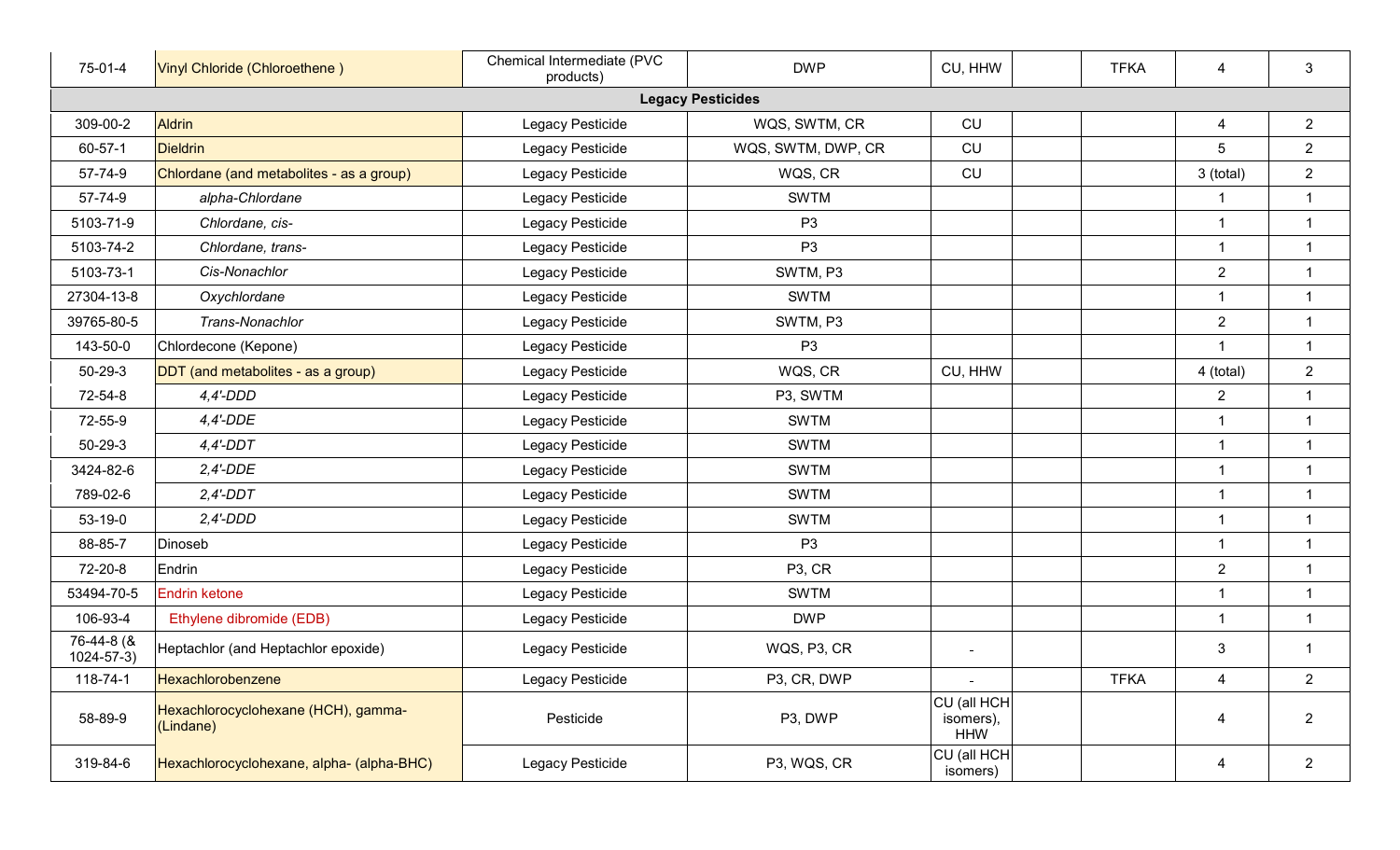| 319-85-7   | Hexachlorocyclohexane, beta- (beta-BHC)             | Legacy Pesticide                                | P <sub>3</sub> , CR     | CU (all HCH<br>isomers) |    |             | 3                | $\overline{2}$ |
|------------|-----------------------------------------------------|-------------------------------------------------|-------------------------|-------------------------|----|-------------|------------------|----------------|
| 72-43-5    | Methoxychlor                                        | Legacy Pesticide                                | CR                      | <b>HHW</b>              |    |             | $\overline{2}$   | $\overline{2}$ |
| 2385-85-5  | <b>Mirex</b>                                        | Legacy Pesticide                                | P <sub>3</sub>          |                         |    |             | $\mathbf{1}$     | $\mathbf{1}$   |
| 82-68-8    | Pentachloronitrobenzene                             | Legacy Pesticide                                | P <sub>3</sub>          | $\blacksquare$          |    |             | $\mathbf{1}$     | $\mathbf{1}$   |
| 143-33-9   | Sodium Cyanide                                      | Legacy Pesticide, Mining                        | <b>CR</b>               | <b>HHW</b>              |    |             | $\mathfrak{Z}$   | $\overline{2}$ |
| 95-95-4    | Trichlorophenol, 2,4,5- (2,4,5-T)                   | Legacy Pesticide                                | P <sub>3</sub>          | $\sim$                  |    |             | $\mathbf{1}$     | $\mathbf{1}$   |
| 88-06-2    | Trichlorophenol, 2,4,6-                             | Legacy Pesticide                                | P <sub>3</sub>          |                         |    |             | $\mathbf{1}$     | $\mathbf{1}$   |
|            |                                                     |                                                 | <b>Metals</b>           |                         |    |             |                  |                |
| 7429-90-5  | Aluminum                                            | Metals                                          |                         |                         |    |             | $\mathbf 0$      | $\mathbf 0$    |
| 7440-36-0  | Antimony                                            | Metals                                          | SWTM, DWP               |                         |    |             | $\overline{2}$   | $\mathbf{1}$   |
| 7440-39-3  | Barium                                              | Metals                                          | SWTM, DWP               |                         |    |             | $\overline{2}$   | $\mathbf{1}$   |
| 74-90-8    | Cyanide, Hydrogen                                   | Inorganic Compound                              | <b>DWP</b>              |                         |    |             | $\mathbf{1}$     | $\mathbf{1}$   |
| 7681-49-4  | <b>Fluoride</b>                                     | Metal                                           | <b>DWP</b>              |                         |    |             | $\overline{1}$   | $\mathbf{1}$   |
| 7439-98-7  | Molybdenum                                          | metals                                          | <b>DWP</b>              |                         |    |             | $\mathbf{1}$     | $\mathbf{1}$   |
| 14797-65-0 | Nitrite (as N)                                      | Fertilizer, animal and human<br>wastes, natural | <b>DWP</b>              |                         |    |             | $\mathbf{1}$     | $\overline{1}$ |
| 7440-28-0  | Thallium                                            | Inorganic Compound                              | <b>DWP</b>              |                         |    |             | $\mathbf{1}$     | $\mathbf{1}$   |
| 7440-38-2  | <b>Arsenic</b>                                      | Metals                                          | P3, WQS, SWTM, DWP, CR  | CU, HHW                 | AT | <b>TFKA</b> | $\boldsymbol{9}$ | $\overline{4}$ |
| 7440-41-7  | Beryllium                                           | Metals                                          | WQS, SWTM, DWP          |                         | AT |             | 4                | $\overline{2}$ |
| 56-35-9    | Bis (tributyltin) Oxide (including TBT metabolites) | Pesticide                                       | P <sub>3</sub>          | <b>CU</b>               | AT |             | $\mathfrak{Z}$   | $\mathbf{3}$   |
| 7440-42-8  | Boron                                               | Metals                                          |                         |                         |    |             | $\mathbf 0$      | $\mathbf 0$    |
| 7440-43-9  | Cadmium                                             | Metals                                          | P3, WQS, SWTM, CR, DWP  | CU, HHW                 | AT | <b>TFKA</b> | 9                | 4              |
| 18450-29-9 | Chromium                                            | Metals                                          | DWP, WQS, SWTM, CR      | CU, HHW                 | AT |             | $\overline{7}$   | $\mathbf{3}$   |
| 7440-48-4  | Cobalt                                              | Metals                                          | SWTM, CR                | <b>HHW</b>              |    | <b>TFKA</b> | $\overline{4}$   | $\mathbf{3}$   |
| 7440-50-8  | Copper                                              | Metals                                          | WQS, POI, SWTM, DWP, CR | CU, HHW                 |    |             | $\overline{7}$   | $\overline{2}$ |
| 7440-56-4  | Germanium                                           | Metals                                          | <b>DWP</b>              |                         |    |             | $\mathbf{1}$     | $\mathbf{1}$   |
| 7439-92-1  | Lead                                                | Metals                                          | P3, SWTM, CR            | CU, HHW                 | AT |             | $6\phantom{.}6$  | $\mathbf{3}$   |
| 7439-96-5  | Manganese                                           | Metals                                          | WQS, SWTM, DWP          |                         | AT |             | 4                | $\overline{2}$ |
| 7439-97-6  | Mercury (and methylmercury)                         | Metals                                          | WQS, CR, P3, SWTM, DWP  | CU, HHW                 | AT | <b>TFKA</b> | 9                | 4              |
| 7440-02-0  | <b>Nickel</b>                                       | Metals                                          | WQS, SWTM, CR, DWP      | <b>HHW</b>              | AT |             | $5\phantom{.0}$  | $\overline{2}$ |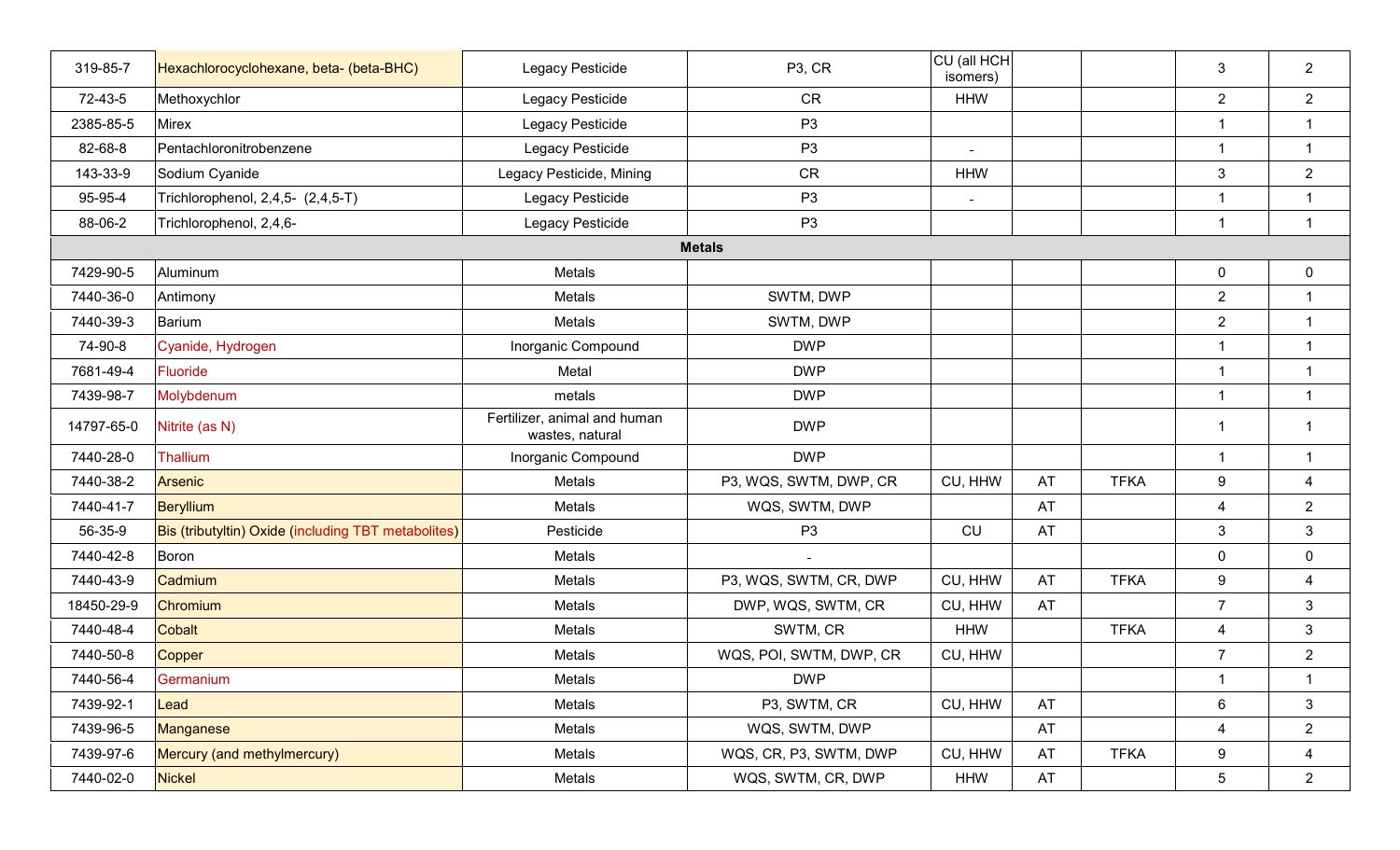| 7782-49-2                         | Selenium                                  | Metals                      | P3, SWTM, CR, DWP                               |            |       |             | 4                       | $\mathbf{1}$            |
|-----------------------------------|-------------------------------------------|-----------------------------|-------------------------------------------------|------------|-------|-------------|-------------------------|-------------------------|
| 7440-22-4                         | <b>Silver</b>                             | Metals                      | WQS, CR                                         | <b>HHW</b> |       |             | $\mathbf{3}$            | $\overline{2}$          |
| 1408-79-8                         | Suflate                                   | Metals                      | <b>SWTM</b>                                     |            |       |             | $\overline{1}$          | $\overline{1}$          |
| 7440-62-2                         | Vanadium (fume or dust)                   | Metals                      | <b>DWP</b>                                      |            | AT    |             | $\overline{1}$          | $\overline{1}$          |
| 7440-66-6                         | <b>Zinc</b>                               | Metals                      | WQS, CR                                         | CU         |       |             | $\mathbf{3}$            | $\overline{2}$          |
|                                   |                                           |                             | <b>Pharmaceuticals or Wastewater Indicators</b> |            |       |             |                         |                         |
| 103-90-2                          | Acetaminophen                             | Pharmaceutical              | <b>CR</b>                                       |            |       |             | $\overline{\mathbf{1}}$ | $\overline{1}$          |
| 18559-94-9                        | Albuterol (Salbutamol)                    | Pharmaceutical              | CR                                              |            |       |             | -1                      | $\overline{1}$          |
| 58-08-2                           | Caffeine                                  | Stimulant                   | CR, DWP                                         |            |       |             | $\overline{2}$          | $\overline{\mathbf{1}}$ |
| 298-46-4                          | Carbamazepine                             | Pharmaceutical              | SWTM, DWP, CR                                   |            |       |             | $\mathbf{3}$            | $\overline{1}$          |
| 57-88-5                           | Cholesterol                               | Fecal indicator             | P3, CR, SWTM, DWP                               |            |       |             | $\overline{\mathbf{4}}$ | $\overline{1}$          |
| 76-57-3                           | Codeine                                   | Pharmaceutical              | <b>CR</b>                                       |            |       |             | $\overline{1}$          | $\overline{1}$          |
| 360-68-9                          | Coprostanol                               | Fecal indicator             | P3, CR, SWTM, DWP                               |            |       |             | 4                       | $\overline{\mathbf{1}}$ |
| 486-56-6                          | Cotinine                                  | Pharmaceutical              | SWTM, CR                                        |            |       |             | $\overline{2}$          | $\overline{1}$          |
| 67035-22-7                        | Dehydronifedipine                         | Pharmaceutical              | CR                                              |            |       |             | 1                       | $\overline{1}$          |
| 42399-41-7                        | Diltiazem                                 | Pharmaceutical              | <b>CR</b>                                       |            |       |             | $\overline{1}$          | $\overline{\mathbf{1}}$ |
| 611-59-6                          | Dimethylxanthine, 1,7- (p-Xanthine)       | Pharmaceutical              | <b>CR</b>                                       |            |       |             | 1                       | -1                      |
| 147-24-0                          | Diphenhydramine                           | Pharmaceutical              | CR, DWP                                         |            |       |             | $\overline{2}$          | $\overline{1}$          |
| 83-34-1                           | Methyl-1(H)-indole, 3-(Skatole)           | Fecal indicator             | <b>CR</b>                                       |            |       |             | $\overline{1}$          | $\overline{1}$          |
| 2062-78-4                         | Pimozide                                  | Antipsychotic Drug          | P <sub>3</sub>                                  |            |       |             | $\overline{1}$          | $\overline{1}$          |
| 80214-83-1                        | Roxithromycin                             | Antibiotic                  | P <sub>3</sub>                                  |            |       |             | $\overline{1}$          | $\overline{1}$          |
| 723-46-6                          | Sulfamethoxazole                          | Pharmaceutical              | SWTM, CR, DWP                                   |            |       |             | $\mathbf{3}$            | $\overline{1}$          |
| 148-79-8                          | Thiabendazole                             | Pharmaceutical              | CR                                              |            |       |             | $\overline{1}$          | $\overline{1}$          |
| 738-70-5                          | Trimethoprim                              | Pharmaceutical              | CR                                              |            |       |             | $\overline{1}$          | $\overline{1}$          |
| 93413-44-6                        | Venlafaxine                               | Pharmaceutical              | SWTM, DWP                                       |            |       |             | $\overline{2}$          | $\overline{1}$          |
| 81-81-2                           | Warfarin                                  | Pharmaceutical              | <b>CR</b>                                       |            |       |             | $\overline{1}$          | $\overline{1}$          |
| <b>Volatile Organic Compounds</b> |                                           |                             |                                                 |            |       |             |                         |                         |
| 67-64-1                           | Acetone                                   | <b>VOC</b>                  |                                                 | <b>HHW</b> |       |             | $\overline{1}$          | $\mathbf{1}$            |
| $71-43-2$                         | <b>Benzene</b>                            | VOC & Combustion by-product | SWTM, DWP                                       | CU, HHW    | AT    | <b>TFKA</b> | 6                       | 4                       |
| 106-46-7                          | Dichlorobenzene, 1,4- (Dichlorobenzene-p) | <b>VOC</b>                  | <b>DWP</b>                                      | <b>HHW</b> | $A +$ |             | $\mathbf{3}$            | $\overline{2}$          |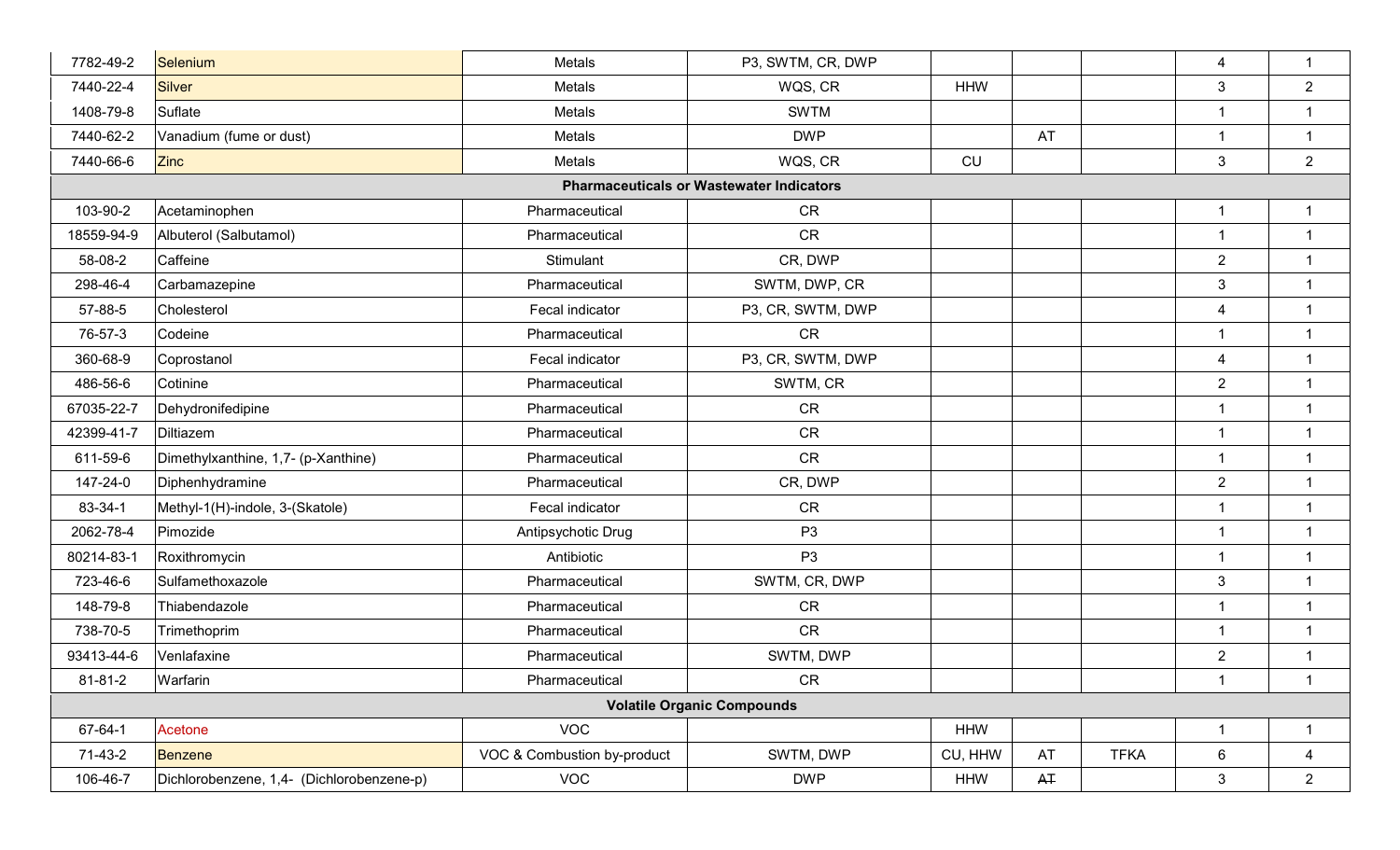| 75-35-4        | Dichloroethylene (1,1-)                   | <b>VOC</b>                              | <b>DWP</b>         | $\bar{\phantom{a}}$      |                |             | $\overline{1}$ | $\mathbf 1$    |
|----------------|-------------------------------------------|-----------------------------------------|--------------------|--------------------------|----------------|-------------|----------------|----------------|
| 156-59-2       | Dichloroethylene (cis-1,2-)               | <b>VOC</b>                              | <b>DWP</b>         | $\sim$                   |                |             | $\overline{1}$ | $\mathbf{1}$   |
| 156-60-5       | Dichloroethylene (trans-1,2-)             | <b>VOC</b>                              | <b>DWP</b>         | $\blacksquare$           |                |             | $\mathbf{1}$   | $\mathbf{1}$   |
| Multiple       | Dichloroethylenes                         | <b>VOC</b>                              | <b>WQS</b>         |                          |                |             | $\mathbf{1}$   | $\mathbf{1}$   |
| 75-09-2        | Dichloromethane (Methylene Chloride)      | <b>VOC</b>                              | <b>DWP</b>         | $\equiv$                 | A <sub>T</sub> |             | $\mathbf{1}$   | $\mathbf{1}$   |
| 78-87-5        | Dichloropropane (1,2-)                    | <b>VOC</b>                              | <b>DWP</b>         | $\equiv$                 |                |             | $\mathbf{1}$   | $\mathbf{1}$   |
| 123-91-1       | Dioxane p- (1,4-Dioxane)                  | Solvent stabilizer                      | <b>DWP</b>         | CU                       |                |             | $\mathbf{1}$   | $\mathbf{1}$   |
| $100 - 41 - 4$ | Ethylbenzene                              | <b>VOC</b>                              | SWTM, DWP          | <b>CU</b>                | <b>AT</b>      | <b>TFKA</b> | 5              | $\overline{4}$ |
| $50 - 00 - 0$  | Formaldehyde                              | Preservative, combustion by-<br>product | CR                 | <b>HHW</b>               | AT             |             | 3              | 3              |
| 77-47-4        | Hexachlorocyclopentadiene                 | Industrial intermediate                 | <b>DWP</b>         |                          |                |             | $\mathbf{1}$   | $\mathbf{1}$   |
| 110-54-3       | Hexane                                    | <b>VOC</b>                              |                    | <b>HHW</b>               |                |             | $\mathbf{1}$   | $\mathbf{1}$   |
| 67-56-1        | <b>Methanol</b>                           | <b>VOC</b>                              |                    | <b>HHW</b>               |                |             | $\mathbf{1}$   | $\mathbf{1}$   |
| 78-93-3        | Methyl Ethyl Ketone (MEK)                 | <b>VOC</b>                              |                    | <b>HHW</b>               |                | <b>TFKA</b> | $\overline{2}$ | 2              |
| 108-10-1       | Methyl isobutyl ketone (MIBK, Hexone)     | Solvent/VOC                             | <b>DWP</b>         |                          |                |             | $\mathbf{1}$   | $\mathbf{1}$   |
| 108-90-7       | Monochlorobenzene                         | <b>VOC</b>                              | <b>DWP</b>         |                          |                |             | $\overline{1}$ | $\mathbf{1}$   |
| $91 - 20 - 3$  | Naphthalene                               | Industrial intermediate                 | <b>DWP</b>         |                          |                |             | $\overline{1}$ | $\mathbf{1}$   |
| 98-95-3        | Nitrobenzene                              | <b>VOC</b>                              |                    | <b>HHW</b>               |                |             | $\mathbf{1}$   | $\mathbf{1}$   |
| 100-42-5       | <b>Styrene</b>                            | <b>VOC</b>                              | <b>DWP</b>         | <b>HHW</b>               |                | <b>TFKA</b> | $\mathbf{3}$   | $\mathbf{3}$   |
| 95-94-3        | Tetrachlorobenzene, 1,2,4,5-              | <b>VOC</b>                              |                    |                          |                |             | $\mathbf 0$    | $\mathbf 0$    |
| 127-18-4       | Tetrachloroethylene                       | <b>VOC</b>                              | WQS, SWTM, DWP, CR | CU, HHW                  | AT             |             | $\overline{7}$ | $\mathbf{3}$   |
| 56-23-5        | Tetrachloromethane (Carbon Tetrachloride) | <b>VOC</b>                              | <b>DWP</b>         | <b>HHW</b>               |                |             | $\overline{2}$ | $\overline{2}$ |
| 108-88-3       | Toluene (methylbenzene)                   | <b>VOC</b>                              | SWTM, DWP          | CU, HHW                  |                | <b>TFKA</b> | 5              | $\mathbf{3}$   |
| 120-82-1       | Trichlorobenzene, 1,2,4-                  | <b>VOC</b>                              | <b>DWP</b>         | $\overline{\phantom{a}}$ |                |             | $\mathbf{1}$   | $\mathbf{1}$   |
| 71-55-6        | Trichloroethane (1,1,1-)                  | <b>VOC</b>                              | <b>DWP</b>         |                          |                |             | $\overline{1}$ | $\mathbf{1}$   |
| 79-00-5        | Trichloroethane (1,1,2-)                  | <b>VOC</b>                              | <b>DWP</b>         |                          |                |             | $\mathbf{1}$   | $\mathbf{1}$   |
| 79-01-6        | Trichloroethylene                         | <b>VOC</b>                              | WQS, SWTM, DWP     | CU, HHW                  | AT             |             | $6\phantom{1}$ | $\mathbf{3}$   |
| 96-18-4        | Trichloropropane                          | Industrial intermediate                 | <b>DWP</b>         |                          |                |             | $\mathbf{1}$   | $\mathbf{1}$   |
| 1330-20-7      | Xylenes (dimethylbenzene, all isomers)    | <b>VOC</b>                              | <b>DWP</b>         | CU, HHW                  |                |             | $\mathfrak{S}$ | $\overline{2}$ |